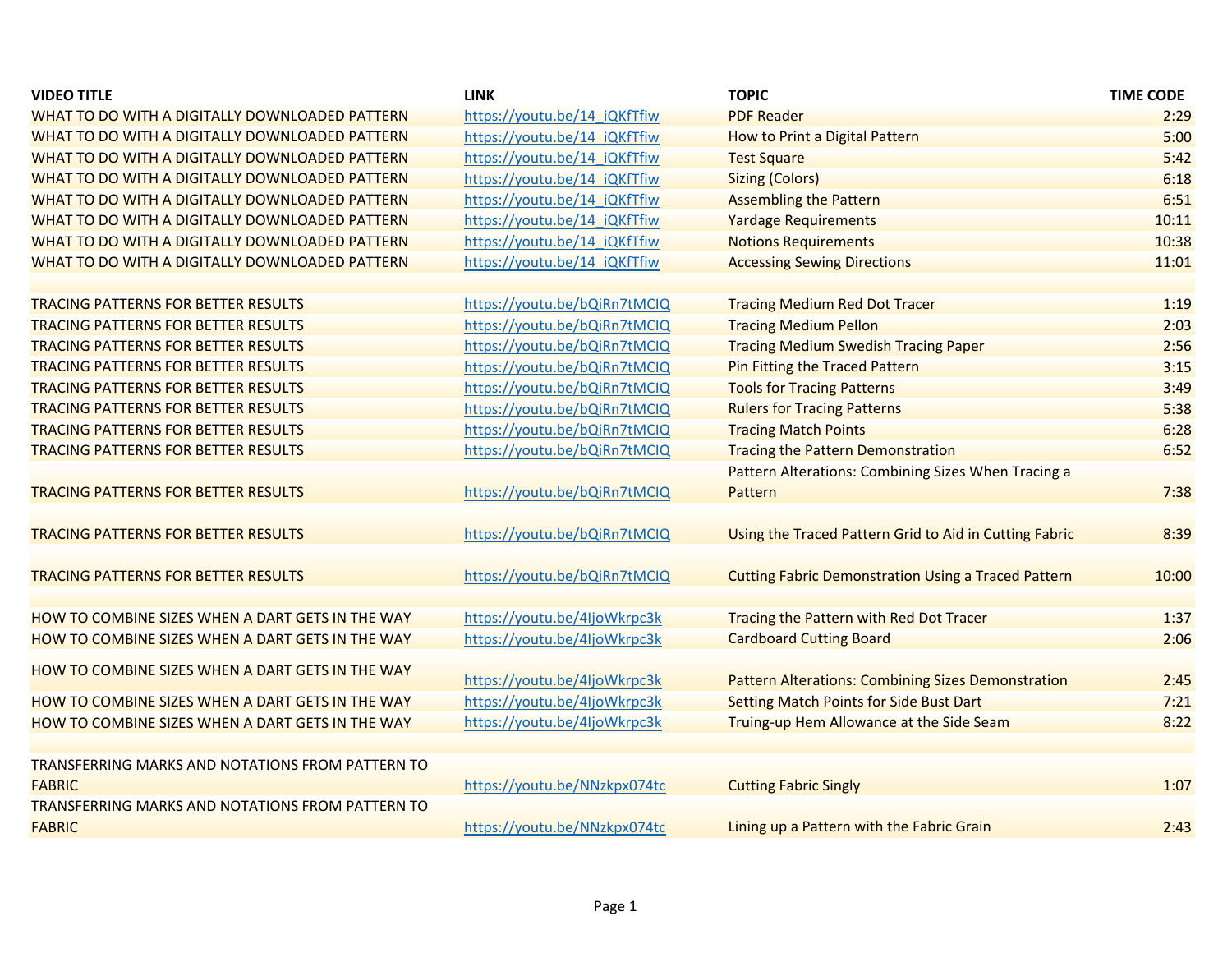| TRANSFERRING MARKS AND NOTATIONS FROM PATTERN TO |                              | Cutting Fabric Singly, Prevent Cutting Through the Center |       |
|--------------------------------------------------|------------------------------|-----------------------------------------------------------|-------|
| <b>FABRIC</b>                                    | https://youtu.be/NNzkpx074tc | <b>Back</b>                                               | 3:19  |
| TRANSFERRING MARKS AND NOTATIONS FROM PATTERN TO |                              |                                                           |       |
| <b>FABRIC</b>                                    | https://youtu.be/NNzkpx074tc | Cutting Fabric Singly, Cutting out a Back on the Fold     | 3:53  |
| TRANSFERRING MARKS AND NOTATIONS FROM PATTERN TO |                              |                                                           |       |
| <b>FABRIC</b>                                    | https://youtu.be/NNzkpx074tc | <b>Transferring Marks to Fabric</b>                       | 4:22  |
| TRANSFERRING MARKS AND NOTATIONS FROM PATTERN TO |                              |                                                           |       |
| <b>FABRIC</b>                                    | https://youtu.be/NNzkpx074tc | <b>Clover Needle Threader</b>                             | 4:28  |
| TRANSFERRING MARKS AND NOTATIONS FROM PATTERN TO |                              |                                                           |       |
| <b>FABRIC</b>                                    | https://youtu.be/NNzkpx074tc | Tailor's Tacks, Embroidery Floss                          | 4:49  |
| TRANSFERRING MARKS AND NOTATIONS FROM PATTERN TO |                              |                                                           |       |
| <b>FABRIC</b>                                    | https://youtu.be/NNzkpx074tc | <b>Clover Needle Threader Demonstration</b>               | 5:42  |
| TRANSFERRING MARKS AND NOTATIONS FROM PATTERN TO |                              |                                                           |       |
| <b>FABRIC</b>                                    | https://youtu.be/NNzkpx074tc | Pattern Markings, Moving Notches to the Seamline          | 7:08  |
| TRANSFERRING MARKS AND NOTATIONS FROM PATTERN TO |                              |                                                           |       |
| <b>FABRIC</b>                                    | https://youtu.be/NNzkpx074tc | Tailor's Tacks or Thread Markings Demonstration           | 7:29  |
| TRANSFERRING MARKS AND NOTATIONS FROM PATTERN TO |                              |                                                           |       |
| <b>FABRIC</b>                                    | https://youtu.be/NNzkpx074tc | Tailor's Tacks, Double Dots Demonstration                 | 9:19  |
| TRANSFERRING MARKS AND NOTATIONS FROM PATTERN TO |                              | Pattern Markings, Single Dot vs. Double Dots for Sleeves  |       |
| <b>FABRIC</b>                                    | https://youtu.be/NNzkpx074tc | and Armholes                                              | 9:46  |
| TRANSFERRING MARKS AND NOTATIONS FROM PATTERN TO |                              |                                                           |       |
| <b>FABRIC</b>                                    | https://youtu.be/NNzkpx074tc | <b>Cutting Singly, Removing Pattern to Flip Over</b>      | 10:18 |
| TRANSFERRING MARKS AND NOTATIONS FROM PATTERN TO |                              |                                                           |       |
| <b>FABRIC</b>                                    | https://youtu.be/NNzkpx074tc | <b>Cutting Singly, Flipping Pattern on a Foldline</b>     | 11:19 |
| TRANSFERRING MARKS AND NOTATIONS FROM PATTERN TO |                              |                                                           |       |
| <b>FABRIC</b>                                    | https://youtu.be/NNzkpx074tc | <b>Quilter's Pins</b>                                     | 12:49 |
| TRANSFERRING MARKS AND NOTATIONS FROM PATTERN TO |                              |                                                           |       |
| <b>FABRIC</b>                                    | https://youtu.be/NNzkpx074tc | Tailor's Tacks to Determine Fabric Face.                  | 13:34 |
|                                                  |                              |                                                           |       |
| <b>WASH YOUR FABRIC!</b>                         | https://youtu.be/ivqviCQqL88 | <b>Weft Options, Trying Different</b>                     | 1:53  |
| <b>WASH YOUR FABRIC!</b>                         | https://youtu.be/ivqviCQqL88 | <b>Washing Samples</b>                                    | 2:58  |
| <b>WASH YOUR FABRIC!</b>                         | https://youtu.be/ivqviCQqL88 | <b>Color Catchers</b>                                     | 4:22  |
| <b>WASH YOUR FABRIC!</b>                         | https://youtu.be/ivqviCQqL88 | <b>Weft Options, Merino</b>                               | 10:12 |
| <b>WASH YOUR FABRIC!</b>                         | https://youtu.be/ivqviCQqL88 | <b>Weft Options, Webs Colrain Lace</b>                    | 10:44 |
| <b>WASH YOUR FABRIC!</b>                         | https://youtu.be/ivqviCQqL88 | <b>Weft Options, Protein Fibers</b>                       | 11:06 |
| <b>WASH YOUR FABRIC!</b>                         | https://youtu.be/ivqviCQqL88 | <b>Weft Options, Silk City Fibers</b>                     | 11:19 |
| <b>WASH YOUR FABRIC!</b>                         | https://youtu.be/ivqviCQqL88 | Do Not Use Dryer Sheets                                   | 21:56 |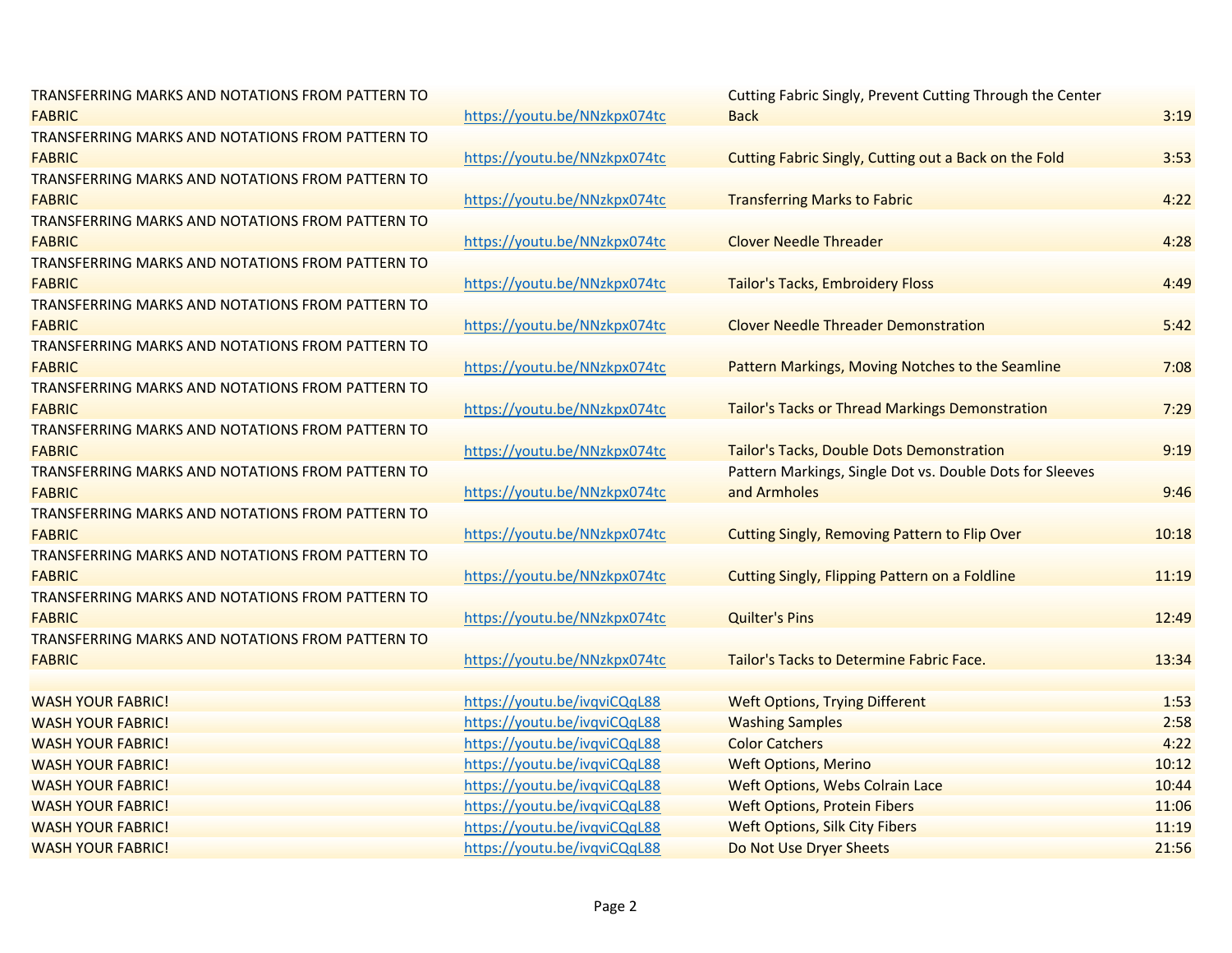| <b>WASH YOUR FABRIC!</b>                      | https://youtu.be/ivqviCQqL88 | White Vinegar in the Rinse Cycle                      | 22:03 |
|-----------------------------------------------|------------------------------|-------------------------------------------------------|-------|
| <b>WASH YOUR FABRIC!</b>                      | https://youtu.be/ivqviCQqL88 | <b>Brushing Mohair Fabric</b>                         | 24:11 |
|                                               |                              |                                                       |       |
| <b>KEEPING THE CUT EDGES FROM UNRAVELING!</b> | https://youtu.be/-T4yJk7Tv7k | Handwoven Cloth for Garments, Attributes              | 1:14  |
| <b>KEEPING THE CUT EDGES FROM UNRAVELING!</b> | https://youtu.be/-T4yJk7Tv7k | <b>Grainlines Discussion</b>                          | 7:51  |
| <b>KEEPING THE CUT EDGES FROM UNRAVELING!</b> | https://youtu.be/-T4yJk7Tv7k | <b>Stitching Along the Edge to Secure</b>             | 10:48 |
| <b>KEEPING THE CUT EDGES FROM UNRAVELING!</b> | https://youtu.be/-T4yJk7Tv7k | <b>Stitching With the Grain Demonstration</b>         | 12:06 |
| <b>KEEPING THE CUT EDGES FROM UNRAVELING!</b> | https://youtu.be/-T4yJk7Tv7k | Stitching with the Grain, the Science                 | 13:32 |
| <b>KEEPING THE CUT EDGES FROM UNRAVELING!</b> | https://youtu.be/-T4yJk7Tv7k | <b>Finishing the Cut Edges, Directional Stitching</b> | 15:16 |
| <b>KEEPING THE CUT EDGES FROM UNRAVELING!</b> | https://youtu.be/-T4yJk7Tv7k | Directional Stitching the Armhole                     | 17:11 |
| <b>KEEPING THE CUT EDGES FROM UNRAVELING!</b> | https://youtu.be/-T4yJk7Tv7k | Finishing the Cut Edges, Serger Option                | 18:55 |
| <b>KEEPING THE CUT EDGES FROM UNRAVELING!</b> | https://youtu.be/-T4yJk7Tv7k | Finishing the Cut Edges, Zig Zag Option               | 22:08 |
| <b>KEEPING THE CUT EDGES FROM UNRAVELING!</b> | https://youtu.be/-T4yJk7Tv7k | Overedge Foot for Supporting Zig Zag Stitches         | 23:37 |
| <b>KEEPING THE CUT EDGES FROM UNRAVELING!</b> | https://youtu.be/-T4yJk7Tv7k | <b>Finishing Cut Edges, Machine Utility Stitches</b>  | 24:11 |
| <b>KEEPING THE CUT EDGES FROM UNRAVELING!</b> | https://youtu.be/-T4yJk7Tv7k | <b>Finishing Cut Edges, Fusible Tricot</b>            | 24:53 |
| <b>KEEPING THE CUT EDGES FROM UNRAVELING!</b> | https://youtu.be/-T4yJk7Tv7k | Fusi-Knit as an Edge Stabilizer                       | 25:48 |
| <b>KEEPING THE CUT EDGES FROM UNRAVELING!</b> | https://youtu.be/-T4yJk7Tv7k | Fusi-Knit as an Edge Stabilizer, How to Apply         | 27:36 |
| <b>KEEPING THE CUT EDGES FROM UNRAVELING!</b> | https://youtu.be/-T4yJk7Tv7k | <b>Gravity Fed Iron</b>                               | 28:27 |
| <b>KEEPING THE CUT EDGES FROM UNRAVELING!</b> | https://youtu.be/-T4yJk7Tv7k | <b>Steam Shrinking Interfacing</b>                    | 29:18 |
|                                               |                              |                                                       |       |
| INTERFACING, UNDERLINING, INTERLINING, OH MY! | https://youtu.be/LdloCBSm4WE | <b>Interfacing Definition</b>                         | 1:36  |
| INTERFACING, UNDERLINING, INTERLINING, OH MY! | https://youtu.be/LdloCBSm4WE | <b>Fusi-Knit by HTCW</b>                              | 2:09  |
| INTERFACING, UNDERLINING, INTERLINING, OH MY! | https://youtu.be/LdloCBSm4WE | Interfacing, How to Cut                               | 2:40  |
| INTERFACING, UNDERLINING, INTERLINING, OH MY! | https://youtu.be/LdloCBSm4WE | <b>Interfacing and Tailor's Tacks</b>                 | 2:55  |
| INTERFACING, UNDERLINING, INTERLINING, OH MY! | https://youtu.be/LdloCBSm4WE | Interfacing, Fusible, How to Apply                    | 3:51  |
| INTERFACING, UNDERLINING, INTERLINING, OH MY! | https://youtu.be/LdloCBSm4WE | Interfacing, un-fusing                                | 4:40  |
| INTERFACING, UNDERLINING, INTERLINING, OH MY! | https://youtu.be/LdloCBSm4WE | Interfacing, Fusible, Steam Shrinking                 | 4:54  |
| INTERFACING, UNDERLINING, INTERLINING, OH MY! | https://youtu.be/LdloCBSm4WE | <b>Underlining Definition</b>                         | 7:49  |
| INTERFACING, UNDERLINING, INTERLINING, OH MY! | https://youtu.be/LdloCBSm4WE | <b>Texturized Weft/ Textured Weft</b>                 | 9:00  |
| INTERFACING, UNDERLINING, INTERLINING, OH MY! | https://youtu.be/LdloCBSm4WE | Handwoven Fabric, Growth                              | 10:23 |
| INTERFACING, UNDERLINING, INTERLINING, OH MY! | https://youtu.be/LdloCBSm4WE | Underlining, Vintage Sibonne Sew-in                   | 13:13 |
| INTERFACING, UNDERLINING, INTERLINING, OH MY! | https://youtu.be/LdloCBSm4WE | <b>Underlining, Stay-Form Sew-in</b>                  | 14:19 |
| INTERFACING, UNDERLINING, INTERLINING, OH MY! | https://youtu.be/LdloCBSm4WE | <b>Interlining Definition</b>                         | 19:17 |
| INTERFACING, UNDERLINING, INTERLINING, OH MY! | https://youtu.be/LdloCBSm4WE | Interlining, Pellon Thermolam Plus Sew-In             | 19:35 |
| INTERFACING, UNDERLINING, INTERLINING, OH MY! | https://youtu.be/LdloCBSm4WE | Interlining, How to Apply                             | 20:51 |
| INTERFACING, UNDERLINING, INTERLINING, OH MY! | https://youtu.be/LdloCBSm4WE | Interlining, Sleeves are Not Interlined.              | 16:00 |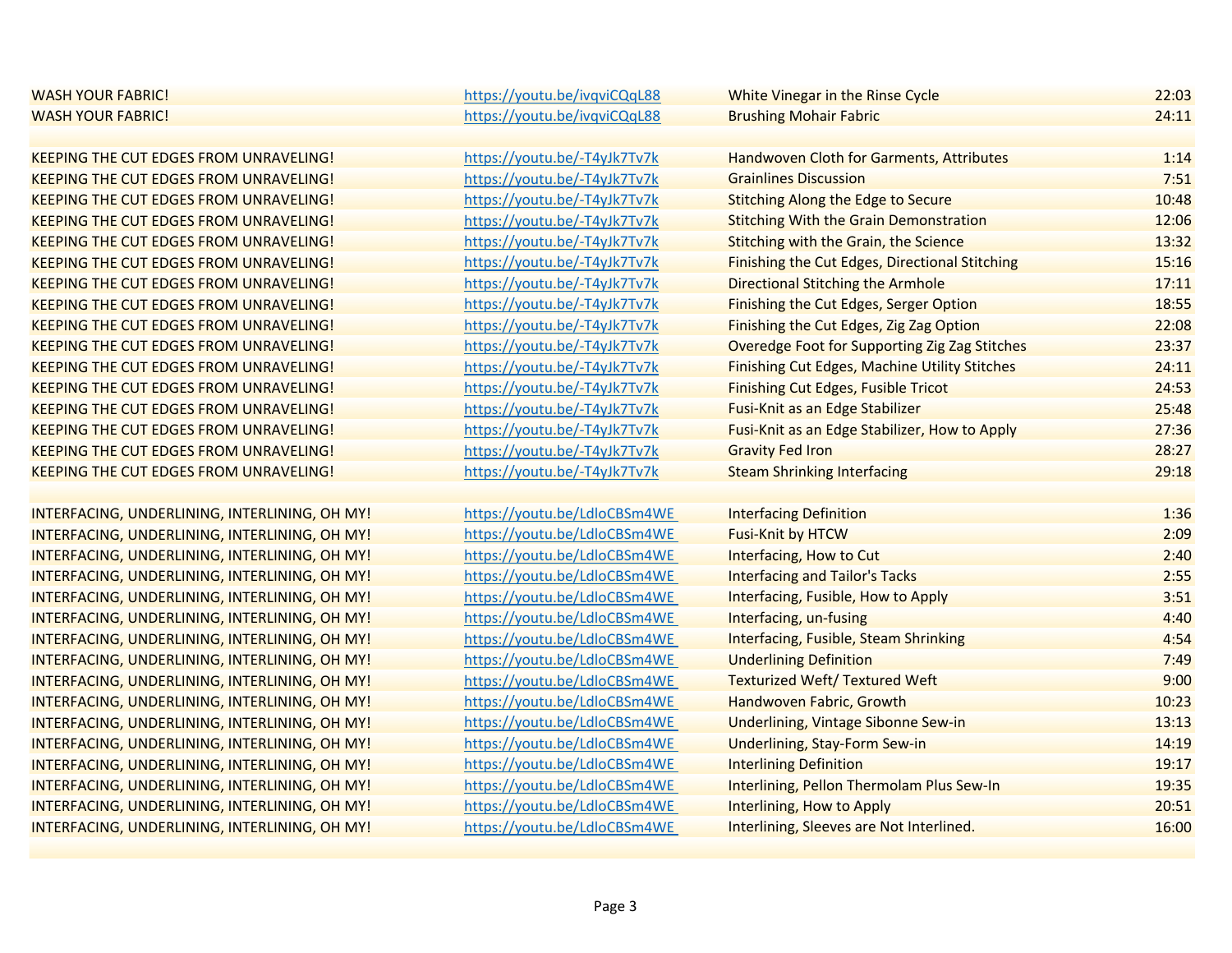| <b>HEMMING TECHNIQUES FOR HANDWOVENS</b>            | https://youtu.be/y3lHIQHiVMc |                                                               | 1:12  |
|-----------------------------------------------------|------------------------------|---------------------------------------------------------------|-------|
| <b>HEMMING TECHNIQUES FOR HANDWOVENS</b>            | https://youtu.be/y3lHIQHiVMc | Hems, Physics Demonstration<br><b>Hand stitching Tutorial</b> | 2:04  |
| <b>HEMMING TECHNIQUES FOR HANDWOVENS</b>            | https://youtu.be/y3lHIQHiVMc | <b>Sewing Thread, Tex Weight</b>                              | 2:37  |
| <b>HEMMING TECHNIQUES FOR HANDWOVENS</b>            | https://youtu.be/y3lHIQHiVMc | Sewing Thread, Polyester vs. Cotton                           | 3:17  |
| <b>HEMMING TECHNIQUES FOR HANDWOVENS</b>            | https://youtu.be/y3lHIQHiVMc | Sewing Thread, Regular vs. Serger Thread                      | 4:13  |
| <b>HEMMING TECHNIQUES FOR HANDWOVENS</b>            | https://youtu.be/y3lHIQHiVMc | <b>Hand stitching Tools</b>                                   | 4:28  |
| <b>HEMMING TECHNIQUES FOR HANDWOVENS</b>            | https://youtu.be/y3lHIQHiVMc | Hand stitching Tools, Clover Needle Threader                  | 5:10  |
| <b>HEMMING TECHNIQUES FOR HANDWOVENS</b>            | https://youtu.be/y3lHIQHiVMc | <b>Sewing Thread, Direction</b>                               | 5:44  |
| <b>HEMMING TECHNIQUES FOR HANDWOVENS</b>            | https://youtu.be/y3lHIQHiVMc | Hand stitching, Preparation                                   | 6:03  |
| <b>HEMMING TECHNIQUES FOR HANDWOVENS</b>            | https://youtu.be/y3lHIQHiVMc | Hand stitching, Knotting the Thread                           | 6:34  |
| <b>HEMMING TECHNIQUES FOR HANDWOVENS</b>            | https://youtu.be/y3lHIQHiVMc | Hand stitching, Beeswax                                       | 7:40  |
| <b>HEMMING TECHNIQUES FOR HANDWOVENS</b>            | https://youtu.be/y3lHIQHiVMc | Hand stitching, Clover Tool Demonstration                     | 8:23  |
| <b>HEMMING TECHNIQUES FOR HANDWOVENS</b>            | https://youtu.be/y3lHIQHiVMc | Hand stitching, Hems, Blind Catchstitch Discussion            | 10:03 |
| <b>HEMMING TECHNIQUES FOR HANDWOVENS</b>            | https://youtu.be/y3lHIQHiVMc | Hand stitching, Hems, Tailor's Hemming Stitch                 | 10:03 |
|                                                     |                              | Hand stitching, Hems, Blind Catchstitch Demonstration         |       |
| <b>HEMMING TECHNIQUES FOR HANDWOVENS</b>            | https://youtu.be/y3lHIQHiVMc | <b>Right Handed</b>                                           | 11:09 |
|                                                     |                              | Hand stitching, Hems, Blind Catchstitch Demonstration         |       |
| <b>HEMMING TECHNIQUES FOR HANDWOVENS</b>            | https://youtu.be/y3lHIQHiVMc | Left Handed                                                   | 13:01 |
| <b>HEMMING TECHNIQUES FOR HANDWOVENS</b>            | https://youtu.be/y3lHIQHiVMc | Hand stitching, Hems, Blind Catchstitch Examples              | 13:31 |
| <b>HEMMING TECHNIQUES FOR HANDWOVENS</b>            | https://youtu.be/y3lHIQHiVMc | Hand stitching, Facings, Blind Catchstitch                    | 14:21 |
|                                                     |                              |                                                               |       |
| <b>HEMMING TECHNIQUES FOR HANDWOVENS</b>            | https://youtu.be/y3lHIQHiVMc | Hand stitching, Seam Allowances, Blind Catchstitch            | 16:13 |
|                                                     |                              |                                                               |       |
| CREATING BIAS STRIPS FOR SEAM AND EDGE FINISHES FOR |                              |                                                               |       |
| <b>HANDWOVEN FABRICS</b>                            | https://youtu.be/XMWwZ IMWCo | Bias Strips, Linen, Edge Binding, Seam Finishes               | 1:13  |
| CREATING BIAS STRIPS FOR SEAM AND EDGE FINISHES FOR |                              |                                                               |       |
| <b>HANDWOVEN FABRICS</b>                            | https://youtu.be/XMWwZ IMWCo | Kathrin Weber/Blazing Shuttles Warps                          | 1:51  |
| CREATING BIAS STRIPS FOR SEAM AND EDGE FINISHES FOR |                              |                                                               |       |
| <b>HANDWOVEN FABRICS</b>                            | https://youtu.be/XMWwZ IMWCo | Bias Strips, Sari Linings, Hem Finish                         | 2:27  |
| CREATING BIAS STRIPS FOR SEAM AND EDGE FINISHES FOR |                              |                                                               |       |
| <b>HANDWOVEN FABRICS</b>                            | https://youtu.be/XMWwZ_IMWCo | Bias Strips, Nylon Tricot, Seam Finish                        | 2:51  |
| CREATING BIAS STRIPS FOR SEAM AND EDGE FINISHES FOR |                              |                                                               |       |
| <b>HANDWOVEN FABRICS</b>                            | https://youtu.be/XMWwZ IMWCo | <b>Bias Strips, Piping Trim</b>                               | 3:34  |
| CREATING BIAS STRIPS FOR SEAM AND EDGE FINISHES FOR |                              |                                                               |       |
| <b>HANDWOVEN FABRICS</b>                            | https://youtu.be/XMWwZ IMWCo | <b>Bias Strips, Wool Crepe</b>                                | 4:10  |
| CREATING BIAS STRIPS FOR SEAM AND EDGE FINISHES FOR |                              |                                                               |       |
| <b>HANDWOVEN FABRICS</b>                            | https://youtu.be/XMWwZ_IMWCo | <b>Bias Strips, Button Closure</b>                            | 4:15  |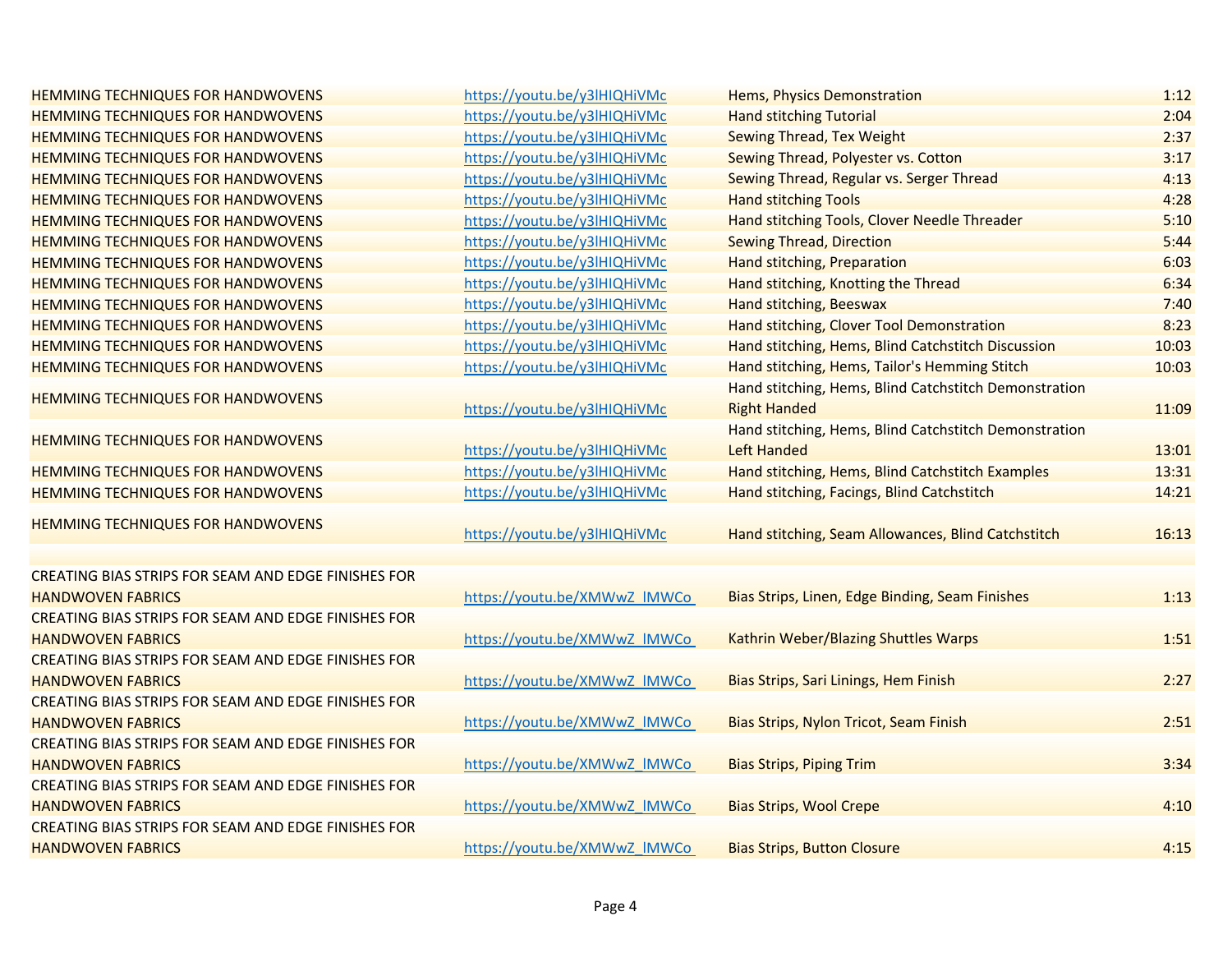| CREATING BIAS STRIPS FOR SEAM AND EDGE FINISHES FOR |                              |                                                             |       |
|-----------------------------------------------------|------------------------------|-------------------------------------------------------------|-------|
| <b>HANDWOVEN FABRICS</b>                            | https://youtu.be/XMWwZ IMWCo | <b>Bias Strips, For Piecing Leftovers</b>                   | 4:18  |
| CREATING BIAS STRIPS FOR SEAM AND EDGE FINISHES FOR |                              |                                                             |       |
| <b>HANDWOVEN FABRICS</b>                            | https://youtu.be/XMWwZ IMWCo | <b>Bias, Determining the Bias</b>                           | 5:30  |
| CREATING BIAS STRIPS FOR SEAM AND EDGE FINISHES FOR |                              |                                                             |       |
| <b>HANDWOVEN FABRICS</b>                            | https://youtu.be/XMWwZ_IMWCo | <b>Grain, Lengthwise Grain</b>                              | 5:52  |
| CREATING BIAS STRIPS FOR SEAM AND EDGE FINISHES FOR |                              |                                                             |       |
| <b>HANDWOVEN FABRICS</b>                            | https://youtu.be/XMWwZ IMWCo | <b>Grain, Crosswise Grain</b>                               | 6:02  |
| CREATING BIAS STRIPS FOR SEAM AND EDGE FINISHES FOR |                              |                                                             |       |
| <b>HANDWOVEN FABRICS</b>                            | https://youtu.be/XMWwZ IMWCo | <b>Straightening Commercial Fabric</b>                      | 6:33  |
| CREATING BIAS STRIPS FOR SEAM AND EDGE FINISHES FOR |                              | Straightening Commercial Fabric, Identifying the Low        |       |
| <b>HANDWOVEN FABRICS</b>                            | https://youtu.be/XMWwZ_IMWCo | Spot                                                        | 7:13  |
| CREATING BIAS STRIPS FOR SEAM AND EDGE FINISHES FOR |                              |                                                             |       |
| <b>HANDWOVEN FABRICS</b>                            | https://youtu.be/XMWwZ IMWCo | <b>Straightening Commercial Fabric, Pulling a Thread</b>    | 7:40  |
| CREATING BIAS STRIPS FOR SEAM AND EDGE FINISHES FOR |                              | <b>Straightening Commercial Fabric, Correcting a Skewed</b> |       |
| <b>HANDWOVEN FABRICS</b>                            | https://youtu.be/XMWwZ IMWCo | Fabric                                                      | 8:52  |
| CREATING BIAS STRIPS FOR SEAM AND EDGE FINISHES FOR |                              |                                                             |       |
| <b>HANDWOVEN FABRICS</b>                            | https://youtu.be/XMWwZ_IMWCo | <b>Preshrinking Commercial Fabric</b>                       | 11:42 |
| CREATING BIAS STRIPS FOR SEAM AND EDGE FINISHES FOR |                              |                                                             |       |
| <b>HANDWOVEN FABRICS</b>                            | https://youtu.be/XMWwZ IMWCo | <b>True Bias Definition</b>                                 | 12:03 |
| CREATING BIAS STRIPS FOR SEAM AND EDGE FINISHES FOR |                              |                                                             |       |
| <b>HANDWOVEN FABRICS</b>                            | https://youtu.be/XMWwZ IMWCo | Bias Strips, Yield for 3/4 yard                             | 12:33 |
| CREATING BIAS STRIPS FOR SEAM AND EDGE FINISHES FOR |                              |                                                             |       |
| <b>HANDWOVEN FABRICS</b>                            | https://youtu.be/XMWwZ IMWCo | <b>Bias Strips, Folding Demonstration</b>                   | 12:56 |
| CREATING BIAS STRIPS FOR SEAM AND EDGE FINISHES FOR |                              |                                                             |       |
| <b>HANDWOVEN FABRICS</b>                            | https://youtu.be/XMWwZ IMWCo | <b>Rotary Cutting Tools</b>                                 | 14:27 |
| CREATING BIAS STRIPS FOR SEAM AND EDGE FINISHES FOR |                              |                                                             |       |
| <b>HANDWOVEN FABRICS</b>                            | https://youtu.be/XMWwZ IMWCo | <b>Bias Strips, Cutting</b>                                 | 14:52 |
| CREATING BIAS STRIPS FOR SEAM AND EDGE FINISHES FOR |                              |                                                             |       |
| <b>HANDWOVEN FABRICS</b>                            | https://youtu.be/XMWwZ IMWCo | <b>Rotary Cutter, Hand Ergonomics</b>                       | 15:20 |
| CREATING BIAS STRIPS FOR SEAM AND EDGE FINISHES FOR |                              |                                                             |       |
| <b>HANDWOVEN FABRICS</b>                            | https://youtu.be/XMWwZ IMWCo | Bias Strips in Fabric with a Fold                           | 16:49 |
| CREATING BIAS STRIPS FOR SEAM AND EDGE FINISHES FOR |                              |                                                             |       |
| <b>HANDWOVEN FABRICS</b>                            | https://youtu.be/XMWwZ IMWCo | <b>Bias Strips, Piecing Together</b>                        | 17:33 |
| CREATING BIAS STRIPS FOR SEAM AND EDGE FINISHES FOR |                              |                                                             |       |
| <b>HANDWOVEN FABRICS</b>                            | https://youtu.be/XMWwZ IMWCo | <b>Threads Insider Videos</b>                               | 20:30 |
|                                                     |                              |                                                             |       |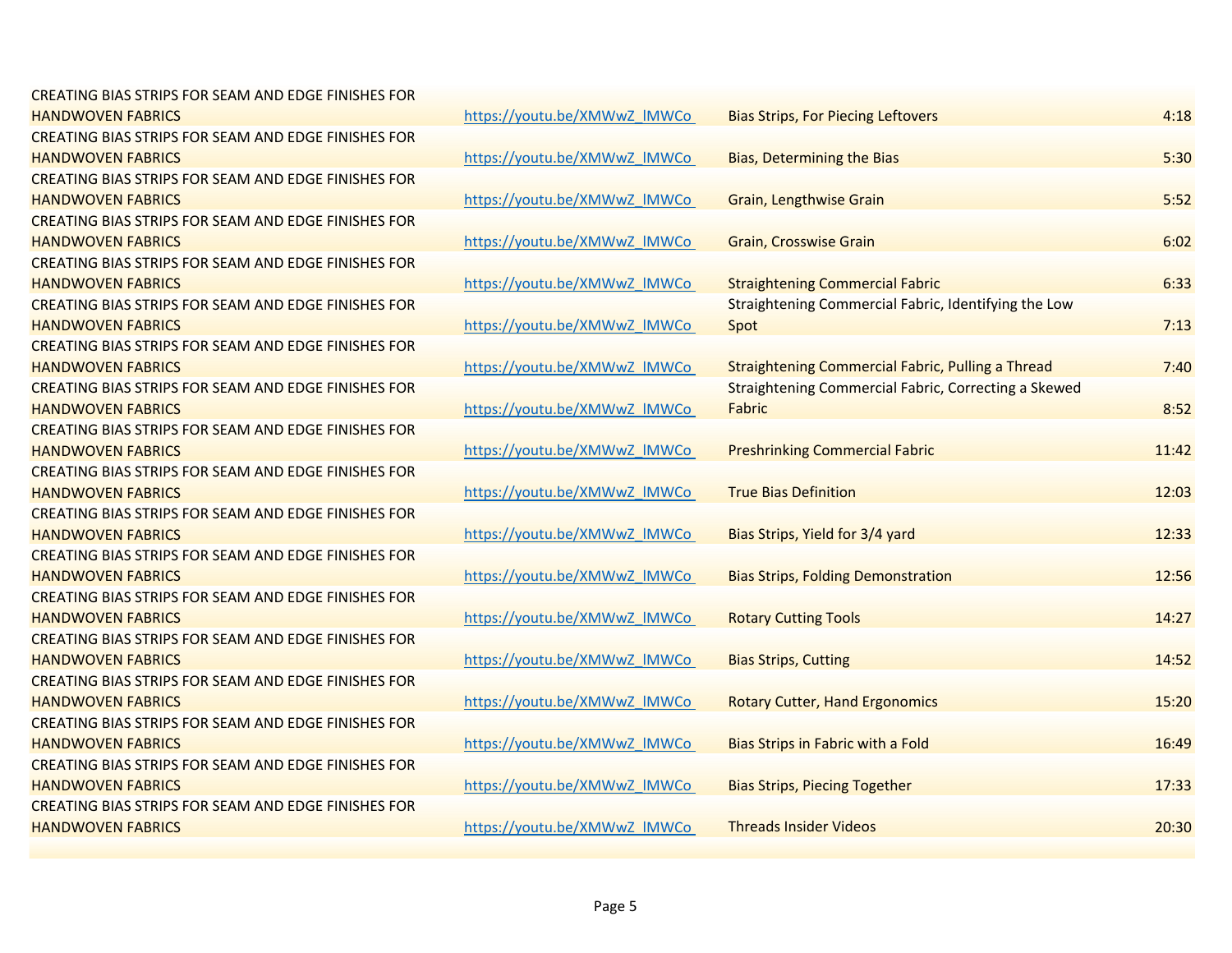| NYLON TRICOT AS A SEAM FINISH                 | https://youtu.be/Ku1Hp0id0Pw | <b>Bias Nylon Tricot: Seams Great</b>                       | 0:51  |
|-----------------------------------------------|------------------------------|-------------------------------------------------------------|-------|
| NYLON TRICOT AS A SEAM FINISH                 | https://youtu.be/Ku1Hp0id0Pw | Bias Tricot, 15 Denier Nylon Tricot                         | 1:48  |
| NYLON TRICOT AS A SEAM FINISH                 | https://youtu.be/Ku1Hp0id0Pw | <b>Bias Nylon Tricot, Dyeing Nylon</b>                      | 2:23  |
| <b>NYLON TRICOT AS A SEAM FINISH</b>          | https://youtu.be/Ku1Hp0id0Pw | <b>Bias Tricot, Cutting Bias</b>                            | 2:32  |
| NYLON TRICOT AS A SEAM FINISH                 | https://youtu.be/Ku1Hp0id0Pw | <b>Mulder Appearance</b>                                    | 2:46  |
| NYLON TRICOT AS A SEAM FINISH                 | https://youtu.be/Ku1Hp0id0Pw | <b>Bias Tricot, Finding Bias in Knit</b>                    | 2:57  |
| NYLON TRICOT AS A SEAM FINISH                 | https://youtu.be/Ku1Hp0id0Pw | <b>Mulder Appearance</b>                                    | 3:25  |
| NYLON TRICOT AS A SEAM FINISH                 | https://youtu.be/Ku1Hp0id0Pw | <b>Bias Tricot, Cutting Demonstration</b>                   | 3:40  |
| <b>NYLON TRICOT AS A SEAM FINISH</b>          | https://youtu.be/Ku1Hp0id0Pw | <b>Mulder Appearance</b>                                    | 3:49  |
| NYLON TRICOT AS A SEAM FINISH                 | https://youtu.be/Ku1Hp0id0Pw | <b>Bias Tricot, Curl</b>                                    | 3:51  |
| <b>NYLON TRICOT AS A SEAM FINISH</b>          | https://youtu.be/Ku1Hp0id0Pw | <b>Bias Tricot as Seam Finish, Examples</b>                 | 4:20  |
| NYLON TRICOT AS A SEAM FINISH                 | https://youtu.be/Ku1Hp0id0Pw | <b>Bias Tricot as base for Crocheted Edge</b>               | 5:28  |
| NYLON TRICOT AS A SEAM FINISH                 | https://youtu.be/Ku1Hp0id0Pw | <b>Crochet, Crab Stitch</b>                                 | 6:06  |
| <b>NYLON TRICOT AS A SEAM FINISH</b>          | https://youtu.be/Ku1Hp0id0Pw | <b>Bias Tricot, Pressing Tips</b>                           | 6:28  |
| NYLON TRICOT AS A SEAM FINISH                 | https://youtu.be/Ku1Hp0id0Pw | Bias Tricot, How to Apply, Demonstration                    | 7:12  |
| <b>NYLON TRICOT AS A SEAM FINISH</b>          | https://youtu.be/Ku1Hp0id0Pw | <b>Mulder Appearance</b>                                    | 8:50  |
| NYLON TRICOT AS A SEAM FINISH                 | https://youtu.be/Ku1Hp0id0Pw | <b>Bias Tricot, Splicing</b>                                | 9:38  |
| <b>NYLON TRICOT AS A SEAM FINISH</b>          | https://youtu.be/Ku1Hp0id0Pw | <b>Bias Tricot, Trimming the Wrong Side</b>                 | 10:31 |
| NYLON TRICOT AS A SEAM FINISH                 | https://youtu.be/Ku1Hp0id0Pw | <b>Bias Tricot on Handwoven, Demonstration</b>              | 11:16 |
| NYLON TRICOT AS A SEAM FINISH                 | https://youtu.be/Ku1Hp0id0Pw | Bias Tricot, Creating a Shirt Tail Hem                      | 12:23 |
| <b>NYLON TRICOT AS A SEAM FINISH</b>          | https://youtu.be/Ku1Hp0id0Pw | <b>Bias Tricot, Neckline Seam Finish</b>                    | 15:19 |
| NYLON TRICOT AS A SEAM FINISH                 | https://youtu.be/Ku1Hp0id0Pw | <b>Bias Tricot as Edge Finish, Topstitching</b>             | 17:37 |
| <b>NYLON TRICOT AS A SEAM FINISH</b>          | https://youtu.be/Ku1Hp0id0Pw | Bias Tricot as Edge Finish, Hand stitching                  | 17:50 |
| NYLON TRICOT AS A SEAM FINISH                 |                              | Bias Tricot as Edge Finish, Blind Catch Stitch to Prevent   |       |
|                                               | https://youtu.be/Ku1Hp0id0Pw | Ridge                                                       | 18:12 |
| NYLON TRICOT AS A SEAM FINISH                 | https://youtu.be/Ku1Hp0id0Pw | <b>Threads Insider Videos</b>                               | 18:23 |
|                                               |                              |                                                             |       |
| <b>WORKING WITH HANDWOVENS: SEWING BASICS</b> | https://youtu.be/7UQUNqwSjek | <b>Equipment, Sewing Machines</b>                           | 2:36  |
| <b>WORKING WITH HANDWOVENS: SEWING BASICS</b> | https://youtu.be/7UQUNqwSjek | <b>Equipment, Sewing Machines, Janome</b>                   | 2:44  |
| <b>WORKING WITH HANDWOVENS: SEWING BASICS</b> | https://youtu.be/7UQUNqwSjek | Equipment, Sewing Machines, Bobbin Visibility               | 3:28  |
| <b>WORKING WITH HANDWOVENS: SEWING BASICS</b> |                              |                                                             |       |
|                                               | https://youtu.be/7UQUNqwSjek | Equipment, Sewing Machines, Extra Presser Foot Lift         | 4:02  |
| <b>WORKING WITH HANDWOVENS: SEWING BASICS</b> |                              |                                                             |       |
|                                               | https://youtu.be/7UQUNqwSjek | <b>Equipment, Sewing Machines, Walking Foot Option</b>      | 5:03  |
| <b>WORKING WITH HANDWOVENS: SEWING BASICS</b> | https://youtu.be/7UQUNqwSjek | <b>Even Feed Explanation</b>                                | 5:27  |
| <b>WORKING WITH HANDWOVENS: SEWING BASICS</b> |                              |                                                             |       |
|                                               | https://youtu.be/7UQUNqwSjek | <b>Equipment, Sewing Machines, Walking Foot Explanation</b> | 6:22  |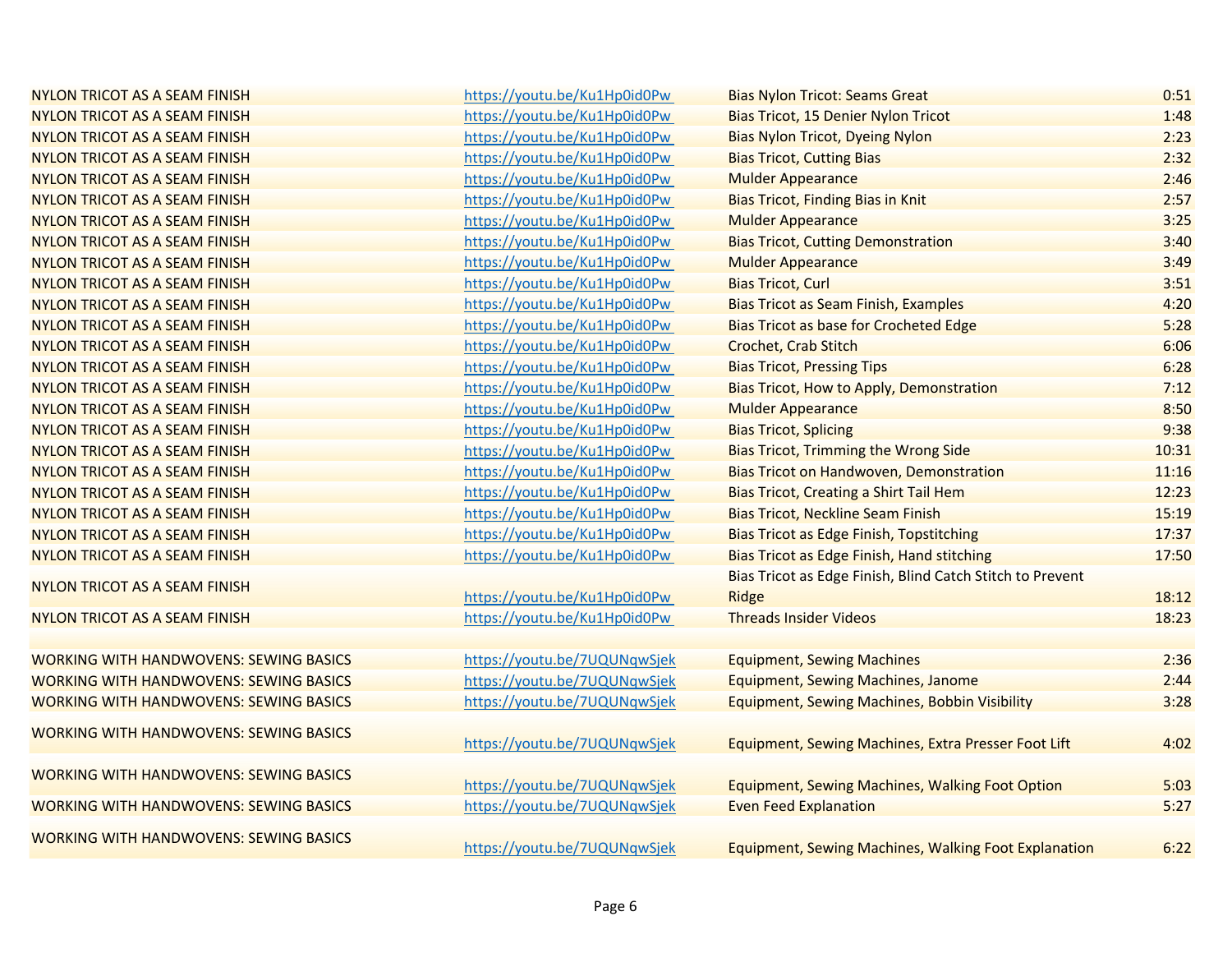| <b>WORKING WITH HANDWOVENS: SEWING BASICS</b> |                              | Equipment, Sewing Machines, Walking Foot                  |       |
|-----------------------------------------------|------------------------------|-----------------------------------------------------------|-------|
|                                               | https://youtu.be/7UQUNqwSjek | Demonstration                                             | 8:10  |
| <b>WORKING WITH HANDWOVENS: SEWING BASICS</b> |                              | Equipment, Sewing Machines, Thread Take-up Lever,         |       |
|                                               | https://youtu.be/7UQUNqwSjek | <b>Preventing Bird's Nests</b>                            | 8:31  |
| <b>WORKING WITH HANDWOVENS: SEWING BASICS</b> |                              | Equipment, Sewing Machines, Black Electrical Tape as a    |       |
|                                               | https://youtu.be/7UQUNqwSjek | <b>Seam Guide</b>                                         | 11:42 |
| <b>WORKING WITH HANDWOVENS: SEWING BASICS</b> | https://youtu.be/7UQUNqwSjek | Equipment, Sewing Machines, Stitch Length                 | 12:22 |
| <b>WORKING WITH HANDWOVENS: SEWING BASICS</b> | https://youtu.be/7UQUNqwSjek | <b>Sewing Machine Needles</b>                             | 14:09 |
| <b>WORKING WITH HANDWOVENS: SEWING BASICS</b> | https://youtu.be/7UQUNqwSjek | <b>Sewing Machine Needles, Schmetz</b>                    | 14:14 |
| <b>WORKING WITH HANDWOVENS: SEWING BASICS</b> | https://youtu.be/7UQUNqwSjek | <b>Equipment, Pins</b>                                    | 17:50 |
| <b>WORKING WITH HANDWOVENS: SEWING BASICS</b> | https://youtu.be/7UQUNqwSjek | Sewing Thread, Polyester vs. Cotton                       | 21:22 |
|                                               |                              |                                                           |       |
| WHAT HAPPENS WHEN YOU DON'T HAVE ENOUGH       |                              |                                                           |       |
| <b>FABRICCHEAT! PART 1</b>                    | https://youtu.be/UyPb85rKGgs | Commercial Fabric, To Extend a Handwoven                  | 1:53  |
| WHAT HAPPENS WHEN YOU DON'T HAVE ENOUGH       |                              |                                                           |       |
| <b>FABRICCHEAT! PART 1</b>                    | https://youtu.be/UyPb85rKGgs | Shoulder Epaulets, to hide mismatched shoulders           | 3:28  |
| WHAT HAPPENS WHEN YOU DON'T HAVE ENOUGH       |                              |                                                           |       |
| <b>FABRICCHEAT! PART 1</b>                    | https://youtu.be/UyPb85rKGgs | <b>Pattern Alterations: Center Back Dart</b>              | 3:49  |
| WHAT HAPPENS WHEN YOU DON'T HAVE ENOUGH       |                              |                                                           |       |
| <b>FABRICCHEAT! PART 1</b>                    | https://youtu.be/UyPb85rKGgs | <b>Commercial Fabric, Quilting the Surface</b>            | 5:28  |
| WHAT HAPPENS WHEN YOU DON'T HAVE ENOUGH       |                              | Pattern Alterations: Piecing the shawl collar for an      |       |
| <b>FABRICCHEAT! PART 1</b>                    | https://youtu.be/UyPb85rKGgs | inseam buttonhole                                         | 6:31  |
| WHAT HAPPENS WHEN YOU DON'T HAVE ENOUGH       |                              |                                                           |       |
| <b>FABRICCHEAT! PART 1</b>                    | https://youtu.be/UyPb85rKGgs | Buttonholes: Inseam buttonhole in a shawl collar          | 6:31  |
| WHAT HAPPENS WHEN YOU DON'T HAVE ENOUGH       |                              | Pattern Alterations: Adding seams to reduce the size of a |       |
| <b>FABRICCHEAT! PART 1</b>                    | https://youtu.be/UyPb85rKGgs | pattern piece                                             | 10:55 |
| WHAT HAPPENS WHEN YOU DON'T HAVE ENOUGH       |                              |                                                           |       |
| <b>FABRICCHEAT! PART 1</b>                    | https://youtu.be/UyPb85rKGgs | <b>Princess Seams</b>                                     | 11:36 |
| WHAT HAPPENS WHEN YOU DON'T HAVE ENOUGH       |                              | Pattern Alterations: Adding seams to reduce the size of a |       |
| <b>FABRICCHEAT! PART 1</b>                    | https://youtu.be/UyPb85rKGgs | pattern piece                                             | 12:59 |
| WHAT HAPPENS WHEN YOU DON'T HAVE ENOUGH       |                              |                                                           |       |
| <b>FABRICCHEAT! PART 1</b>                    | https://youtu.be/UyPb85rKGgs | <b>Crocheted Edge Finish</b>                              | 17:33 |
| WHAT HAPPENS WHEN YOU DON'T HAVE ENOUGH       |                              |                                                           |       |
| <b>FABRICCHEAT! PART 1</b>                    | https://youtu.be/UyPb85rKGgs | <b>Edge Finishes: Crocheted</b>                           | 17:33 |
| WHAT HAPPENS WHEN YOU DON'T HAVE ENOUGH       |                              | Pattern Alterations: Moving the side seam towards the     |       |
| <b>FABRICCHEAT! PART 1</b>                    | https://youtu.be/UyPb85rKGgs | back, Demonstration                                       | 18:09 |
|                                               |                              |                                                           |       |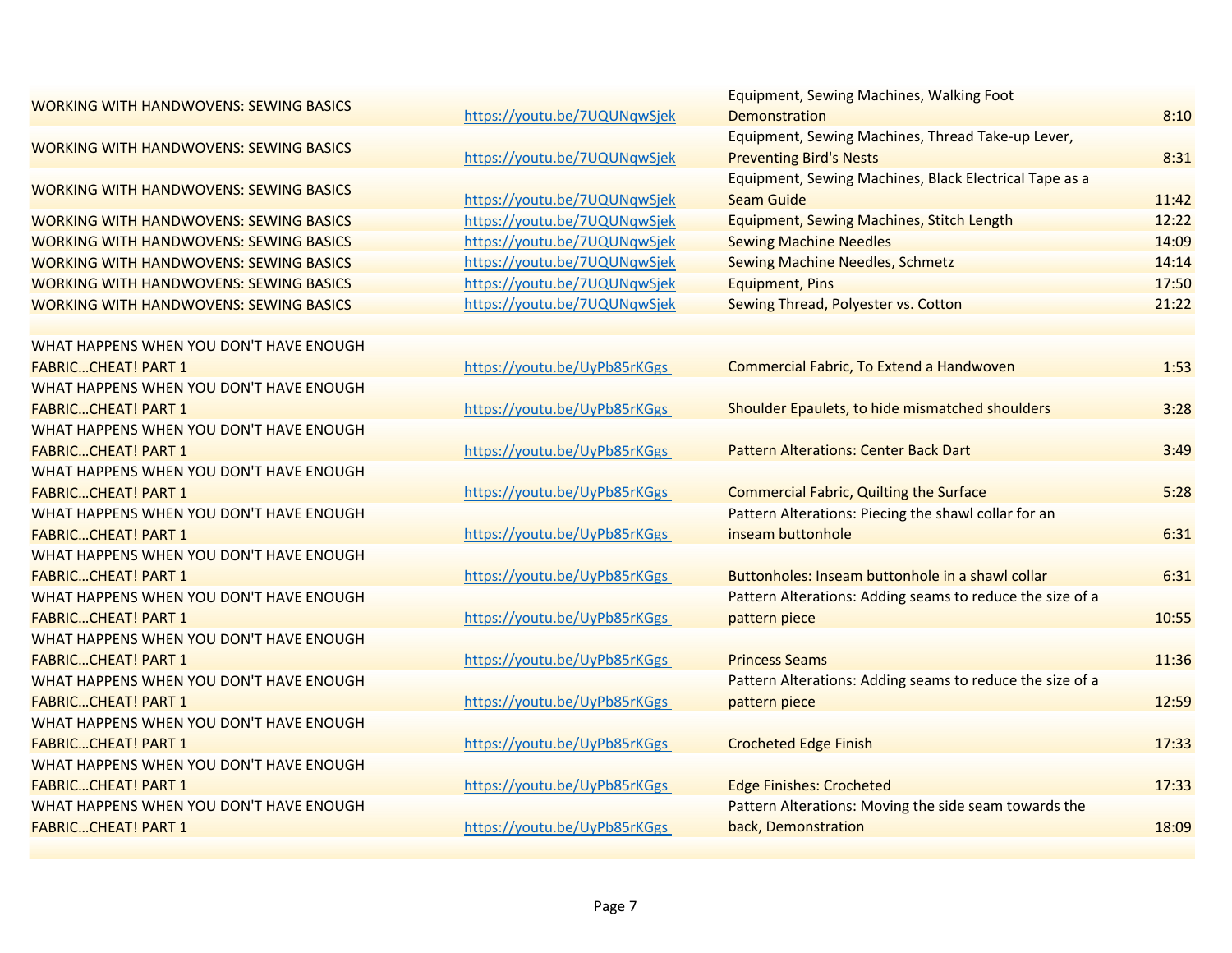| WHAT HAPPENS WHEN YOU DON'T HAVE ENOUGH            |                              |                                                           |       |
|----------------------------------------------------|------------------------------|-----------------------------------------------------------|-------|
| <b>FABRICCHEAT! PART 2</b>                         | https://youtu.be/uLfVS-pkTN4 | <b>Butting Selvedges Together</b>                         | 1:12  |
| WHAT HAPPENS WHEN YOU DON'T HAVE ENOUGH            |                              |                                                           |       |
| <b>FABRICCHEAT! PART 2</b>                         | https://youtu.be/uLfVS-pkTN4 | Weighting selvedges with steel carabiners                 | 7:37  |
| WHAT HAPPENS WHEN YOU DON'T HAVE ENOUGH            |                              |                                                           |       |
| <b>FABRICCHEAT! PART 2</b>                         | https://youtu.be/uLfVS-pkTN4 | <b>Butting Selvedges Together, Demonstration</b>          | 7:56  |
|                                                    |                              |                                                           |       |
| <b>HOW TO COMBINE PATTERN ELEMENTS</b>             | https://youtu.be/8r6MoH3IISQ | <b>Pattern Alterations, Moving Side Seams</b>             | 2:06  |
| <b>HOW TO COMBINE PATTERN ELEMENTS</b>             | https://youtu.be/8r6MoH3IISQ | Comparing the 100 and 200 Jacket                          | 3:47  |
| <b>HOW TO COMBINE PATTERN ELEMENTS</b>             | https://youtu.be/8r6MoH3IISQ | Pattern Alterations, Extending the Front Neckline         | 5:25  |
|                                                    |                              | Pattern Alterations, Combining the 800 Vest and 100       |       |
| HOW TO COMBINE PATTERN ELEMENTS                    | https://youtu.be/8r6MoH3IISQ | <b>Jacket Necklines</b>                                   | 5:25  |
| <b>HOW TO COMBINE PATTERN ELEMENTS</b>             |                              | Pattern Alterations, Adding a Sleeve to a Sleeveless      |       |
|                                                    | https://youtu.be/8r6MoH3IISQ | Garment                                                   | 8:01  |
| <b>HOW TO COMBINE PATTERN ELEMENTS</b>             | https://youtu.be/8r6MoH3IISQ | Adding a Sleeve to a Sleeveless Garment                   | 8:01  |
|                                                    |                              | Pattern Alterations, Shortening the 1000 Dress to make a  |       |
| <b>HOW TO COMBINE PATTERN ELEMENTS</b>             | https://youtu.be/8r6MoH3IISQ | Top                                                       | 9:57  |
| <b>HOW TO COMBINE PATTERN ELEMENTS</b>             |                              | Pattern Alterations, Waist Darts when Creating a Top      |       |
|                                                    | https://youtu.be/8r6MoH3IISQ | from a Dress                                              | 9:57  |
| <b>HOW TO COMBINE PATTERN ELEMENTS</b>             |                              | Pattern Alterations, Adding a Hem Allowance to a Short    |       |
|                                                    | https://youtu.be/8r6MoH3IISQ | Sleeve                                                    | 12:23 |
|                                                    |                              |                                                           |       |
| FIRST STEPS: STAY STITCHING AND THE HONG KONG SEAM |                              |                                                           |       |
| <b>FINISH</b>                                      | https://youtu.be/Ab0Y1d6RI6M | Directions for Patterns by Daryl Lancaster, how to access | 0:51  |
| FIRST STEPS: STAY STITCHING AND THE HONG KONG SEAM |                              |                                                           |       |
| <b>FINISH</b>                                      | https://youtu.be/Ab0Y1d6RI6M | Directions for the 200 Jacket                             | 1:20  |
| FIRST STEPS: STAY STITCHING AND THE HONG KONG SEAM |                              |                                                           |       |
| <b>FINISH</b>                                      | https://youtu.be/Ab0Y1d6RI6M | <b>Welt Pockets</b>                                       | 2:10  |
| FIRST STEPS: STAY STITCHING AND THE HONG KONG SEAM |                              |                                                           |       |
| <b>FINISH</b>                                      | https://youtu.be/Ab0Y1d6RI6M | Stitch Length, Recommended                                | 3:41  |
| FIRST STEPS: STAY STITCHING AND THE HONG KONG SEAM |                              |                                                           |       |
| <b>FINISH</b>                                      | https://youtu.be/Ab0Y1d6RI6M | <b>Stay Stitching, Discussion and Demonstration</b>       | 3:53  |
| FIRST STEPS: STAY STITCHING AND THE HONG KONG SEAM |                              |                                                           |       |
| <b>FINISH</b>                                      | https://youtu.be/Ab0Y1d6RI6M | Lining in a Handwoven Jacket                              | 7:26  |
| FIRST STEPS: STAY STITCHING AND THE HONG KONG SEAM |                              |                                                           |       |
| <b>FINISH</b>                                      | https://youtu.be/Ab0Y1d6RI6M | Hong Kong Seam Finish, History                            | 8:17  |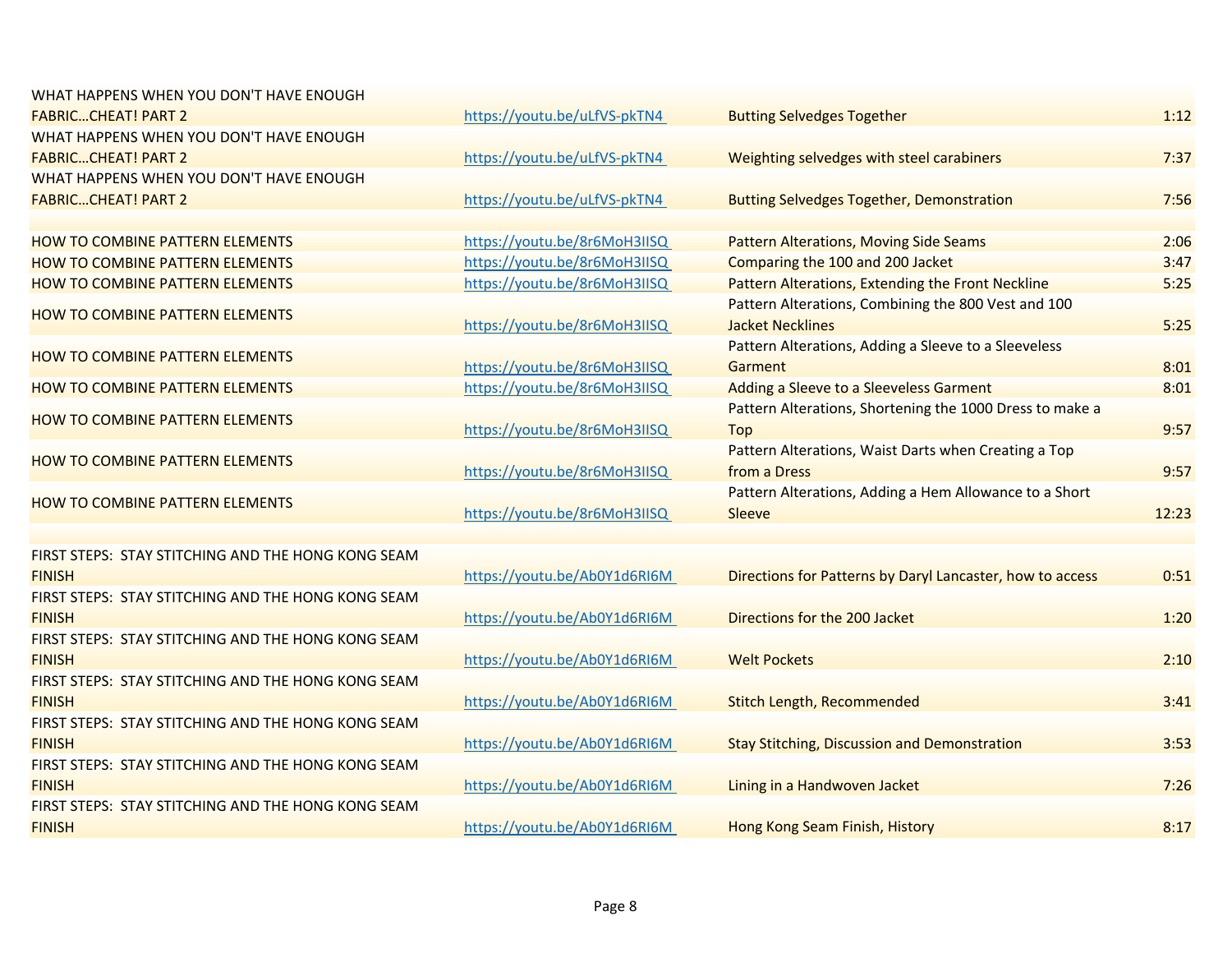| <b>FIRST STEPS: STAY STITCHING AND THE HONG KONG SEAM</b> |                              |                                                          |       |
|-----------------------------------------------------------|------------------------------|----------------------------------------------------------|-------|
| <b>FINISH</b>                                             | https://youtu.be/Ab0Y1d6RI6M | Hong Kong Seam Finish, Using Bias                        | 10:33 |
| FIRST STEPS: STAY STITCHING AND THE HONG KONG SEAM        |                              |                                                          |       |
| <b>FINISH</b>                                             | https://youtu.be/Ab0Y1d6RI6M | <b>Excess Stretch in Bias causing Torquing</b>           | 11:44 |
| FIRST STEPS: STAY STITCHING AND THE HONG KONG SEAM        |                              | Hong Kong Seam Finish, Removing Excess Stretch in the    |       |
| <b>FINISH</b>                                             | https://youtu.be/Ab0Y1d6RI6M | <b>Bias</b>                                              | 11:44 |
| FIRST STEPS: STAY STITCHING AND THE HONG KONG SEAM        |                              |                                                          |       |
| <b>FINISH</b>                                             | https://youtu.be/Ab0Y1d6RI6M | Hong Kong Seam Finish, Demonstration                     | 12:35 |
| <b>FIRST STEPS: STAY STITCHING AND THE HONG KONG SEAM</b> |                              |                                                          |       |
| <b>FINISH</b>                                             | https://youtu.be/Ab0Y1d6RI6M | Hong Kong Seam Finish, Stitch in the Ditch               | 15:01 |
| <b>FIRST STEPS: STAY STITCHING AND THE HONG KONG SEAM</b> |                              |                                                          |       |
| <b>FINISH</b>                                             | https://youtu.be/Ab0Y1d6RI6M | Stitch in the Ditch                                      | 15:01 |
| FIRST STEPS: STAY STITCHING AND THE HONG KONG SEAM        |                              |                                                          |       |
| <b>FINISH</b>                                             | https://youtu.be/Ab0Y1d6RI6M | Hong Kong Seam Finish, Applying Bias Against the Grain   | 18:19 |
| FIRST STEPS: STAY STITCHING AND THE HONG KONG SEAM        |                              |                                                          |       |
| <b>FINISH</b>                                             | https://youtu.be/Ab0Y1d6RI6M | Applying Bias Against the Grain, Theory                  | 18:19 |
| FIRST STEPS: STAY STITCHING AND THE HONG KONG SEAM        |                              |                                                          |       |
| <b>FINISH</b>                                             | https://youtu.be/Ab0Y1d6RI6M | <b>Walking Foot Discussion</b>                           | 20:45 |
|                                                           |                              |                                                          |       |
| DARTS IN HANDWOVEN CLOTH PART 1                           |                              | Darts: Bust Darts, How to Determine if you need more     |       |
|                                                           | https://youtu.be/ipj1zeFvBUQ | cup size                                                 | 4:57  |
|                                                           |                              | Darts: Bust Darts, How to Add Width Across the Front by  |       |
| DARTS IN HANDWOVEN CLOTH PART 1                           | https://youtu.be/ipj1zeFvBUQ | <b>Increasing the Cup Size</b>                           | 5:43  |
| DARTS IN HANDWOVEN CLOTH PART 1                           | https://youtu.be/ipj1zeFvBUQ | Darts: Bust Darts, Determining your Bust Point           | 6:03  |
|                                                           |                              |                                                          |       |
| DARTS IN HANDWOVEN CLOTH PART 1                           | https://youtu.be/ipj1zeFvBUQ | Darts: Bust Darts, Increasing the Cup Size Demonstration | 7:23  |
|                                                           |                              | Pattern Alterations: Moving the Armhole Notches to       |       |
| DARTS IN HANDWOVEN CLOTH PART 1                           | https://youtu.be/ipj1zeFvBUQ | <b>Markings on the Seamline</b>                          | 8:05  |
| DARTS IN HANDWOVEN CLOTH PART 1                           | https://youtu.be/ipj1zeFvBUQ | Darts: Bust Darts, Creating a New Dart Point             | 12:45 |
|                                                           |                              |                                                          |       |
| DARTS IN HANDWOVEN CLOTH PART 1                           | https://youtu.be/ipj1zeFvBUQ | Darts: Bust Darts, Truing up the Side Seam Cutting Line  | 14:30 |
|                                                           |                              | Darts: Waist Darts, Creating a Waist Dart to Remove the  |       |
| DARTS IN HANDWOVEN CLOTH PART 1                           | https://youtu.be/ipj1zeFvBUQ | <b>Extra Fullness below the Bust</b>                     | 16:45 |
| DARTS IN HANDWOVEN CLOTH PART 1                           | https://youtu.be/ipj1zeFvBUQ | Darts: Bust Darts, Moving a Bust Dart                    | 20:11 |
| DARTS IN HANDWOVEN CLOTH PART 1                           | https://youtu.be/ipj1zeFvBUQ | Darts: Bust Darts, Re-angling a Dart                     | 22:40 |
|                                                           |                              |                                                          |       |
| DARTS IN HANDWOVEN CLOTH PART 2                           | https://youtu.be/mUwxFc1l nY | Tailor's Tacks on the right side of the garment          | 0:52  |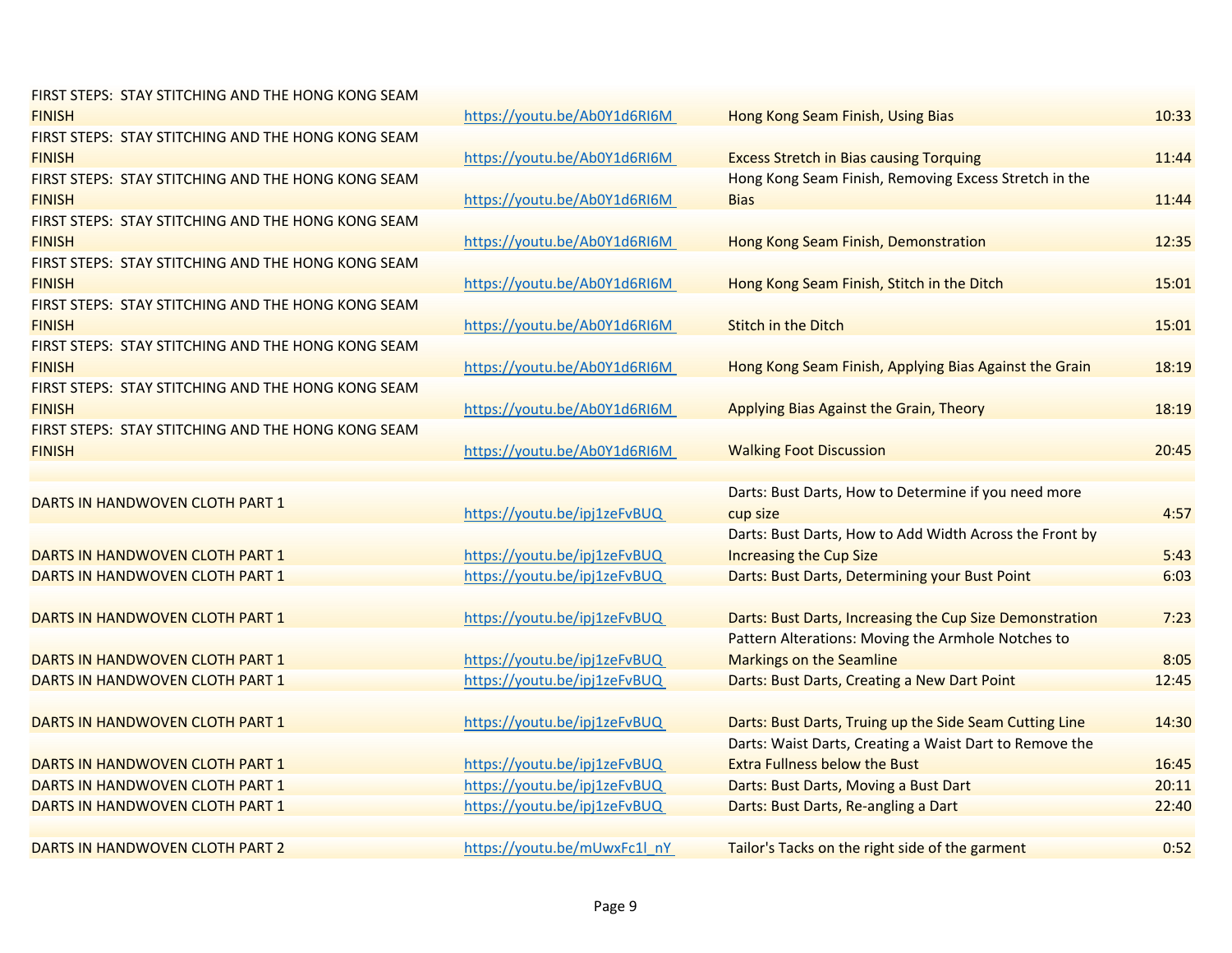| DARTS IN HANDWOVEN CLOTH PART 2 | https://youtu.be/mUwxFc1l nY | <b>Identifying Dart Markings: Using a pin</b>              | 1:37  |
|---------------------------------|------------------------------|------------------------------------------------------------|-------|
|                                 |                              | Preventing shifting of layers when using a pin to identify |       |
| DARTS IN HANDWOVEN CLOTH PART 2 | https://youtu.be/mUwxFc1l nY | dart markings                                              | 1:54  |
| DARTS IN HANDWOVEN CLOTH PART 2 | https://youtu.be/mUwxFc1l nY | Identifying where to stitch a dart                         | 3:25  |
|                                 |                              |                                                            |       |
| DARTS IN HANDWOVEN CLOTH PART 2 | https://youtu.be/mUwxFc1l_nY | Identifying where to stitch a dart: Using pin markings     | 4:53  |
| DARTS IN HANDWOVEN CLOTH PART 2 | https://youtu.be/mUwxFc1l nY | Identifying where to stitch a dart: Using chalk            | 6:06  |
| DARTS IN HANDWOVEN CLOTH PART 2 | https://youtu.be/mUwxFc1l nY | Identifying where to stitch a dart: Thread basting         | 6:50  |
| DARTS IN HANDWOVEN CLOTH PART 2 | https://youtu.be/mUwxFc1l nY | Stitching a dart: using a thread guide                     | 7:44  |
| DARTS IN HANDWOVEN CLOTH PART 2 | https://youtu.be/mUwxFc1l nY | Stitching a dart: stitching off the point                  | 10:14 |
| DARTS IN HANDWOVEN CLOTH PART 2 | https://youtu.be/mUwxFc1l nY | Stitching a dart: using pins as a guide                    | 11:51 |
| DARTS IN HANDWOVEN CLOTH PART 2 | https://youtu.be/mUwxFc1l_nY | Stitching a dart: following a warp thread                  | 12:08 |
| DARTS IN HANDWOVEN CLOTH PART 2 | https://youtu.be/mUwxFc1l_nY | <b>Pressing Darts: Theory</b>                              | 12:30 |
| DARTS IN HANDWOVEN CLOTH PART 2 | https://youtu.be/mUwxFc1l_nY | <b>Pressing Darts: Direction</b>                           | 13:24 |
| DARTS IN HANDWOVEN CLOTH PART 2 | https://youtu.be/mUwxFc1l nY | <b>Pressing Darts: Iron</b>                                | 13:41 |
| DARTS IN HANDWOVEN CLOTH PART 2 | https://youtu.be/mUwxFc1l nY | Pressing darts: Using a Tailor's Ham                       | 14:05 |
| DARTS IN HANDWOVEN CLOTH PART 2 | https://youtu.be/mUwxFc1l nY | <b>Tailor's Ham</b>                                        | 14:05 |
| DARTS IN HANDWOVEN CLOTH PART 2 | https://youtu.be/mUwxFc1l nY | Pressing darts: Avoiding a ridge when pressing             | 14:56 |
| DARTS IN HANDWOVEN CLOTH PART 2 | https://youtu.be/mUwxFc1l nY | Pressing darts: Silk Organza as a press cloth              | 15:18 |
| DARTS IN HANDWOVEN CLOTH PART 2 | https://youtu.be/mUwxFc1l nY | Silk Organza as a press cloth                              | 15:18 |
| DARTS IN HANDWOVEN CLOTH PART 2 | https://youtu.be/mUwxFc1l nY | Pressing darts: Using a Tailor's Clapper                   | 15:24 |
| DARTS IN HANDWOVEN CLOTH PART 2 | https://youtu.be/mUwxFc1l nY | <b>Tailor's Clapper</b>                                    | 15:24 |
| DARTS IN HANDWOVEN CLOTH PART 2 | https://youtu.be/mUwxFc1l_nY | <b>Tailor's Clapper Controversy</b>                        | 15:50 |
|                                 |                              |                                                            |       |
| <b>WELT POCKETS</b>             | https://youtu.be/ZvwBmg61lHk | <b>Welt Pocket Discussion</b>                              | 0:45  |
| <b>WELT POCKETS</b>             | https://youtu.be/ZvwBmg61lHk | Welt Pocket: Replacement pages                             | 1:37  |
| <b>WELT POCKETS</b>             | https://youtu.be/ZvwBmg61lHk | <b>Welt Pocket: Marking Garment Fabric</b>                 | 3:02  |
| <b>WELT POCKETS</b>             | https://youtu.be/ZvwBmg61lHk | <b>Welt Pocket: Matching Stripes</b>                       | 4:25  |
| <b>WELT POCKETS</b>             | https://youtu.be/ZvwBmg61lHk | Welt Pocket: Interfacing the fronts                        | 5:28  |
|                                 |                              |                                                            |       |
| <b>WELT POCKETS</b>             | https://youtu.be/ZvwBmg61lHk | Welt Pocket: Transferring Markings to interfacing strip    | 7:45  |
|                                 |                              | Welt Pocket: Creating reinforcing stitches on garment      |       |
| <b>WELT POCKETS</b>             | https://youtu.be/ZvwBmg61lHk | front                                                      | 8:57  |
| <b>WELT POCKETS</b>             | https://youtu.be/ZvwBmg61lHk | Welt Pocket: Interfacing the welts                         | 10:44 |
| <b>WELT POCKETS</b>             | https://youtu.be/ZvwBmg61lHk | Welt Pocket: Creating the Welt                             | 11:53 |
|                                 |                              | Welt Pocket: Trimming and grading the welt before          |       |
| <b>WELT POCKETS</b>             | https://youtu.be/ZvwBmg61lHk | turning                                                    | 12:41 |
|                                 |                              |                                                            |       |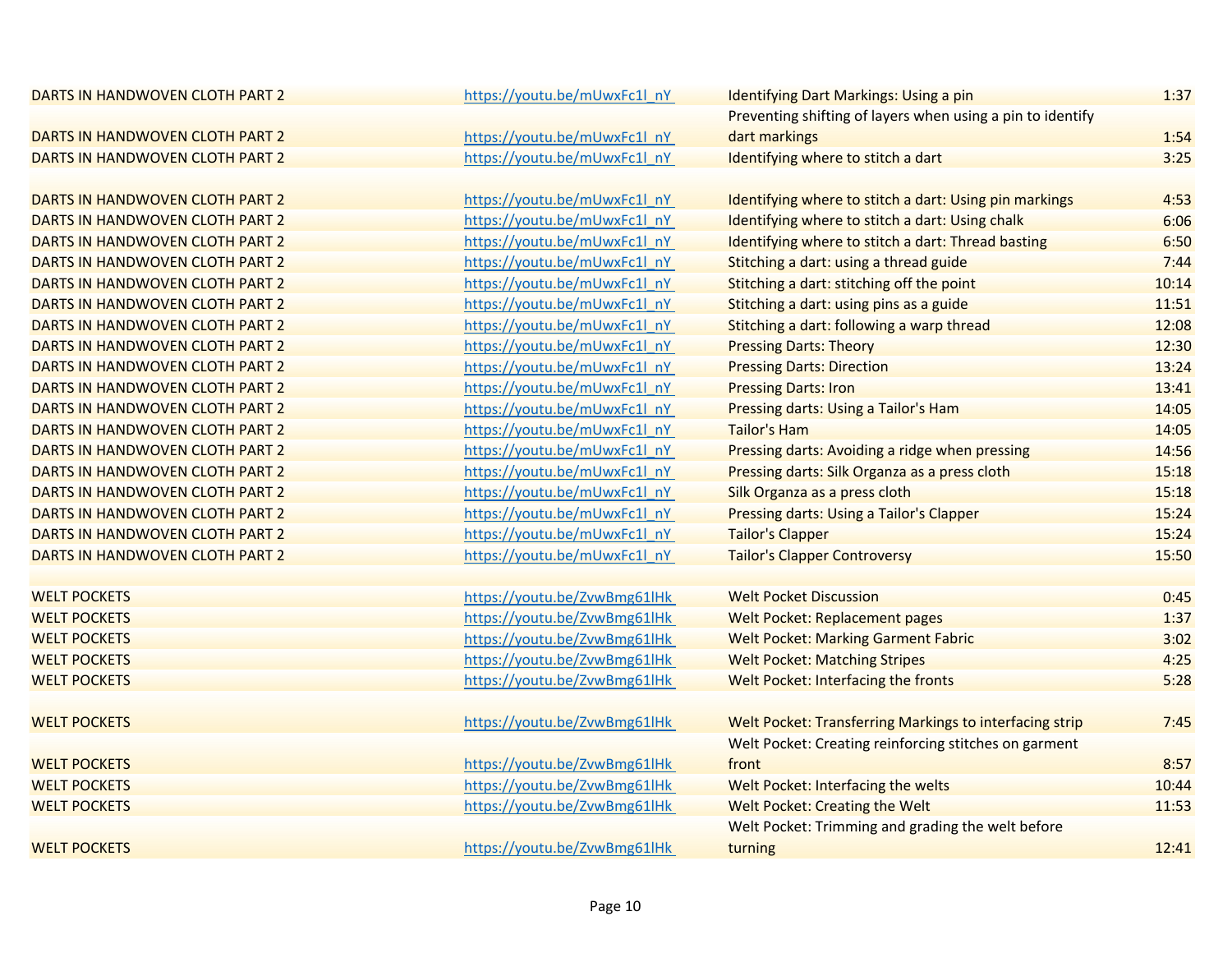| <b>WELT POCKETS</b> | https://youtu.be/ZvwBmg61lHk | Welt Pocket: Machine basting the open end of the welt   | 13:27 |
|---------------------|------------------------------|---------------------------------------------------------|-------|
|                     |                              | Welt pocket: Matching the correct welt to the correct   |       |
| <b>WELT POCKETS</b> | https://youtu.be/ZvwBmg61lHk | front                                                   | 14:04 |
|                     |                              |                                                         |       |
| <b>WELT POCKETS</b> | https://youtu.be/ZvwBmg61lHk | Welt pocket: Basting welt in place on garment front     | 16:21 |
| <b>WELT POCKETS</b> | https://youtu.be/ZvwBmg61lHk | <b>Welt pocket: Adding pocket sections</b>              | 17:20 |
| <b>WELT POCKETS</b> | https://youtu.be/ZvwBmg61lHk | Welt pocket: Cutting opening in garment front           | 24:03 |
| <b>WELT POCKETS</b> | https://youtu.be/ZvwBmg61lHk | Welt pocket: Turning pocket to wrong side               | 26:17 |
| <b>WELT POCKETS</b> | https://youtu.be/ZvwBmg61lHk | Welt pocket: Pining pocket sections together            | 27:31 |
| <b>WELT POCKETS</b> | https://youtu.be/ZvwBmg61lHk | Welt pocket: Stitching pocket sections together         | 27:58 |
| <b>WELT POCKETS</b> | https://youtu.be/ZvwBmg61lHk | Welt pocket: Finishing the pocket edges                 | 31:00 |
|                     |                              |                                                         |       |
| <b>SEWING SEAMS</b> | https://youtu.be/WTIHGfy0yqU | Seams: Stitching in the direction of the grain          | 0:51  |
| <b>SEWING SEAMS</b> | https://youtu.be/WTIHGfy0yqU | Pin What You Know                                       | 1:43  |
| <b>SEWING SEAMS</b> | https://youtu.be/WTIHGfy0yqU | <b>Seams: Pinning the Side Seams</b>                    | 2:46  |
| <b>SEWING SEAMS</b> | https://youtu.be/WTIHGfy0yqU | <b>Backstitching</b>                                    | 5:45  |
|                     |                              |                                                         |       |
| <b>SEWING SEAMS</b> | https://youtu.be/WTIHGfy0yqU | Seams: Pressing seams with a Hong Kong Seam Finish      | 6:16  |
| <b>SEWING SEAMS</b> | https://youtu.be/WTIHGfy0yqU | <b>Seam Stick</b>                                       | 6:33  |
| <b>SEWING SEAMS</b> | https://youtu.be/WTIHGfy0yqU | <b>Seam Stick Demonstration</b>                         | 7:09  |
| <b>SEWING SEAMS</b> | https://youtu.be/WTIHGfy0yqU | <b>Seams: Using a Tailor's Clapper</b>                  | 7:30  |
| <b>SEWING SEAMS</b> | https://youtu.be/WTIHGfy0yqU | <b>Seams: Shoulder Seamlines</b>                        | 7:51  |
| <b>SEWING SEAMS</b> | https://youtu.be/WTIHGfy0yqU | Shoulder stays to prevent stretching                    | 8:29  |
| <b>SEWING SEAMS</b> | https://youtu.be/WTIHGfy0yqU | Shoulder stay: 1/4" (6mm) twill tape                    | 8:57  |
| <b>SEWING SEAMS</b> | https://youtu.be/WTIHGfy0yqU | <b>Shoulder stay: Seam binding</b>                      | 9:40  |
| <b>SEWING SEAMS</b> | https://youtu.be/WTIHGfy0yqU | Shoulder stay: Selvedge Edge of Lining                  | 9:50  |
| <b>SEWING SEAMS</b> | https://youtu.be/WTIHGfy0yqU | Seams: Pinning the shoulder seams                       | 10:38 |
|                     |                              | Shoulder seams: Using a longer back shoulder seam for a |       |
| <b>SEWING SEAMS</b> | https://youtu.be/WTIHGfy0yqU | better fit                                              | 12:00 |
|                     |                              |                                                         |       |
| <b>SEWING SEAMS</b> | https://youtu.be/WTIHGfy0yqU | Shoulder seams: Sewing a shoulder seam with a stay      | 12:33 |
| <b>SEWING SEAMS</b> | https://youtu.be/WTIHGfy0yqU | Shoulder seams: Mismatched                              | 13:37 |
|                     |                              | Shoulder seams: Cheat for mismatched shoulders:         |       |
| <b>SEWING SEAMS</b> | https://youtu.be/WTIHGfy0yqU | epaulettes                                              | 14:10 |
| <b>SEWING SEAMS</b> | https://youtu.be/WTIHGfy0yqU | Shoulder seams: Creating an epaulet                     | 15:13 |
| <b>SEWING SEAMS</b> | https://youtu.be/WTIHGfy0yqU | Shoulder seams: Attaching the epaulet                   | 18:48 |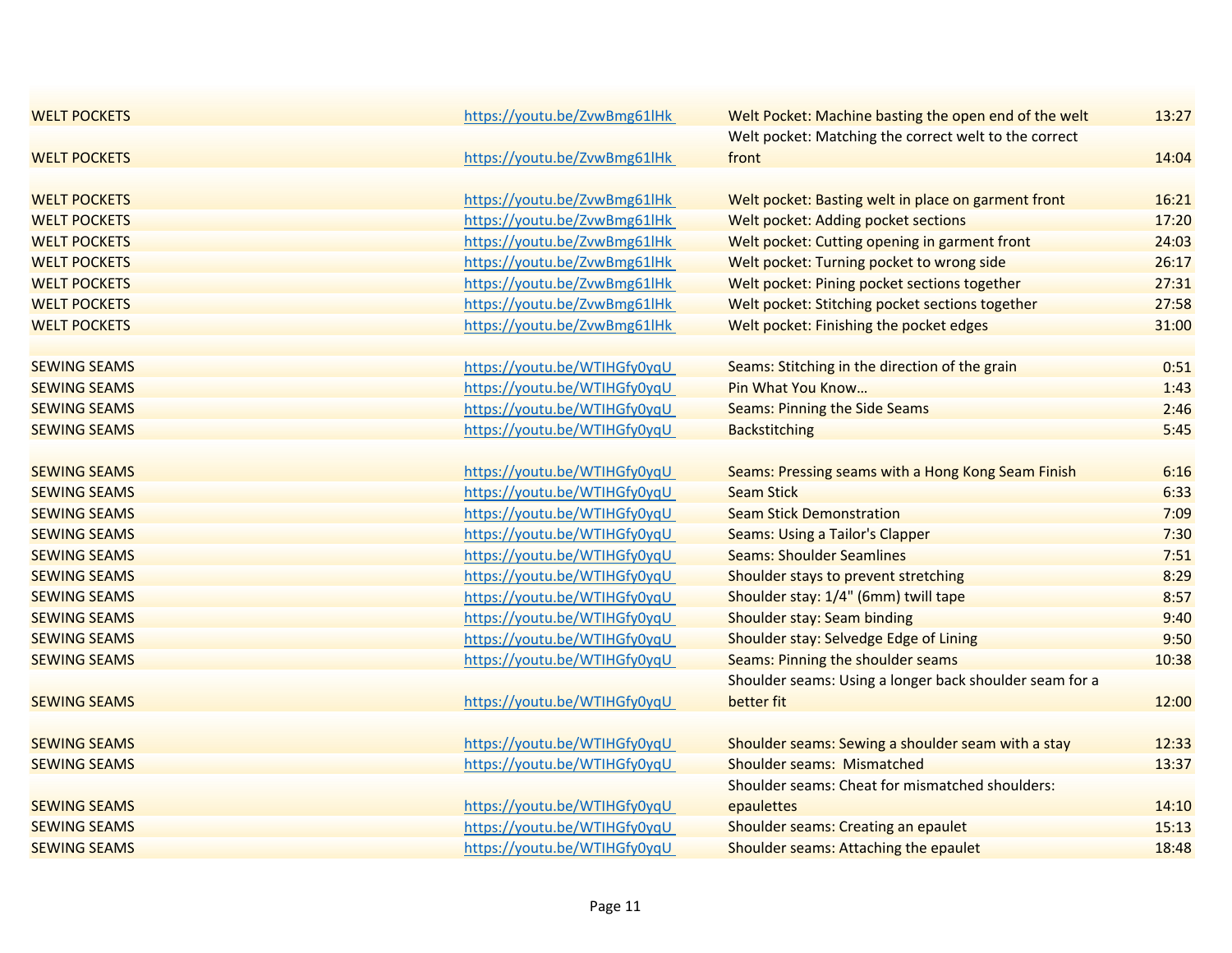| <b>SET-IN SLEEVES</b>     | https://youtu.be/dSWq1MTYKJc | Set-in sleeves: Defining                                  | 1:09  |
|---------------------------|------------------------------|-----------------------------------------------------------|-------|
| <b>SET-IN SLEEVES</b>     | https://youtu.be/dSWq1MTYKJc | Set-in sleeves: Shape of sleeve cap                       | 2:35  |
| <b>SET-IN SLEEVES</b>     | https://youtu.be/dSWq1MTYKJc | Set-in sleeves: Sleeve cap markings                       | 3:01  |
| <b>SET-IN SLEEVES</b>     | https://youtu.be/dSWq1MTYKJc | Set-in sleeves: Notches vs. dots                          | 3:24  |
| <b>SET-IN SLEEVES</b>     | https://youtu.be/dSWq1MTYKJc | Sleeve anatomy and the body                               | 4:15  |
|                           |                              |                                                           |       |
| <b>SET-IN SLEEVES</b>     | https://youtu.be/dSWq1MTYKJc | Set-in sleeves: Transferring markings with tailor's tacks | 5:54  |
| <b>SET-IN SLEEVES</b>     | https://youtu.be/dSWq1MTYKJc | Set-in sleeves: Ease stitching                            | 6:20  |
| <b>SET-IN SLEEVES</b>     | https://youtu.be/dSWq1MTYKJc | Set-in sleeves: Underarm seam finish                      | 8:15  |
| <b>SET-IN SLEEVES</b>     | https://youtu.be/dSWq1MTYKJc | Set-in sleeves: Sewing the underarm seam                  | 9:05  |
|                           |                              |                                                           |       |
| <b>SET-IN SLEEVES</b>     | https://youtu.be/dSWq1MTYKJc | Set-in sleeves: Pressing the underarm seam of the sleeve  | 9:18  |
| <b>SET-IN SLEEVES</b>     | https://youtu.be/dSWq1MTYKJc | <b>Sleeve Roll</b>                                        | 9:18  |
|                           |                              |                                                           |       |
| <b>SET-IN SLEEVES</b>     | https://youtu.be/dSWq1MTYKJc | Set-in sleeves: Finishing the lower edge of the sleeve    | 10:26 |
| <b>SET-IN SLEEVES</b>     | https://youtu.be/dSWq1MTYKJc | Set-in sleeves: Pinning in a set-in sleeve                | 12:39 |
| <b>SET-IN SLEEVES</b>     | https://youtu.be/dSWq1MTYKJc | Set-in sleeves: "Pin what you know"                       | 13:30 |
| <b>SET-IN SLEEVES</b>     | https://youtu.be/dSWq1MTYKJc | Pin What You Know                                         | 13:30 |
| <b>SET-IN SLEEVES</b>     | https://youtu.be/dSWq1MTYKJc | Set-in sleeves: Easing the cap                            | 15:33 |
|                           |                              |                                                           |       |
| <b>SET-IN SLEEVES</b>     | https://youtu.be/dSWq1MTYKJc | Set-in sleeves: Sew the sleeve in facing up or down?      | 19:56 |
|                           |                              |                                                           |       |
| <b>SET-IN SLEEVES</b>     | https://youtu.be/dSWq1MTYKJc | Set-in sleeves: Machine-baste sleeve into armhole         | 20:47 |
| <b>SET-IN SLEEVES</b>     | https://youtu.be/dSWq1MTYKJc | Set-in sleeves: Stitch armhole seam Permanently           | 23:00 |
|                           |                              |                                                           |       |
| <b>SET-IN SLEEVES</b>     | https://youtu.be/dSWq1MTYKJc | Set-in sleeves: Pressing sleeve head using a Tailor's Ham | 23:53 |
| <b>SET-IN SLEEVES</b>     | https://youtu.be/dSWq1MTYKJc | <b>Tailor's Ham</b>                                       | 23:53 |
|                           |                              |                                                           |       |
| <b>SET-IN SLEEVES</b>     | https://youtu.be/dSWq1MTYKJc | Set-in sleeves: Finishing the armhole seam allowance      | 25:44 |
|                           |                              |                                                           |       |
| PIPING AND CORDING PART 1 | https://youtu.be/le9QljsLkT0 | <b>Vogue Sewing Reference</b>                             | 0:41  |
| PIPING AND CORDING PART 1 | https://youtu.be/le9QljsLkT0 | <b>Piping: Definition</b>                                 | 1:00  |
| PIPING AND CORDING PART 1 | https://youtu.be/le9QljsLkT0 | <b>Cording: Definition</b>                                | 1:10  |
| PIPING AND CORDING PART 1 | https://youtu.be/le9QljsLkT0 | <b>Piping and Cording: Examples</b>                       | 1:33  |
| PIPING AND CORDING PART 1 | https://youtu.be/le9QljsLkT0 | <b>Cording: Stuffing</b>                                  | 10:08 |
| PIPING AND CORDING PART 1 | https://youtu.be/le9QljsLkT0 | <b>Cording: Stuffing/Superwash Wool</b>                   | 10:17 |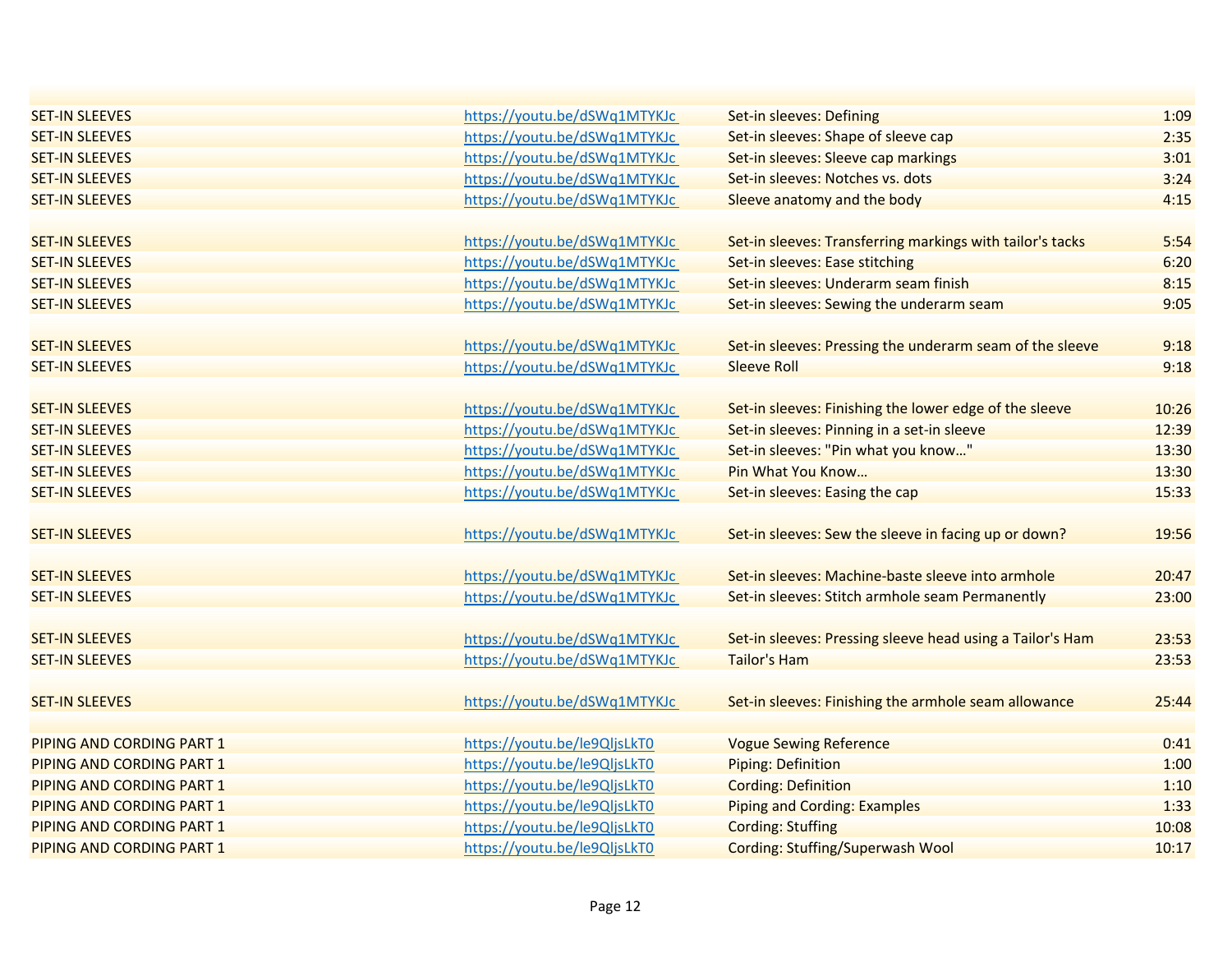| <b>PIPING AND CORDING PART 1</b>               | https://youtu.be/le9QljsLkT0 | Cording: Stuffing/ 1/8" cotton piping               | 11:08 |
|------------------------------------------------|------------------------------|-----------------------------------------------------|-------|
| <b>PIPING AND CORDING PART 1</b>               | https://youtu.be/le9QljsLkT0 | Cording: Using a zipper foot                        | 11:28 |
| <b>PIPING AND CORDING PART 1</b>               | https://youtu.be/le9QljsLkT0 | <b>Machine shanks</b>                               | 12:07 |
| PIPING AND CORDING PART 1                      | https://youtu.be/le9QljsLkT0 | <b>Zipper Foot: Discussion</b>                      | 13:17 |
| <b>PIPING AND CORDING PART 1</b>               | https://youtu.be/le9QljsLkT0 | Zipper Foot: Discussion ski type zipper foot        | 13:42 |
| <b>PIPING AND CORDING PART 1</b>               | https://youtu.be/le9QljsLkT0 | Piping: Making the piping                           | 14:52 |
| <b>PIPING AND CORDING PART 1</b>               | https://youtu.be/le9QljsLkT0 | Electrical Tape as a seam guide                     | 16:08 |
| PIPING AND CORDING PART 1                      | https://youtu.be/le9QljsLkT0 | <b>Cording: Making the cording</b>                  | 16:23 |
|                                                |                              |                                                     |       |
| PIPING AND CORDING PART 2                      | https://youtu.be/UT53bdBSJWM | <b>Cording: Basting in Place on Band</b>            | 0:43  |
| PIPING AND CORDING PART 2                      | https://youtu.be/UT53bdBSJWM | <b>Cording: Handling Curves and Corners</b>         | 2:59  |
| <b>PIPING AND CORDING PART 2</b>               | https://youtu.be/UT53bdBSJWM | <b>Curves and Corners with Cording</b>              | 2:59  |
| PIPING AND CORDING PART 2                      | https://youtu.be/UT53bdBSJWM | "Pin What You Know" Technique                       | 4:45  |
| PIPING AND CORDING PART 2                      | https://youtu.be/UT53bdBSJWM | <b>Band: Easing It to Fit</b>                       | 6:12  |
| PIPING AND CORDING PART 2                      | https://youtu.be/UT53bdBSJWM | <b>Band: Pinning it to Jacket</b>                   | 6:12  |
| PIPING AND CORDING PART 2                      | https://youtu.be/UT53bdBSJWM | <b>Cording: Band, Handling Excess at Lower Edge</b> | 7:25  |
| PIPING AND CORDING PART 2                      | https://youtu.be/UT53bdBSJWM | Band: Trimming seam allowance to reduce bulk        | 10:39 |
| PIPING AND CORDING PART 2                      | https://youtu.be/UT53bdBSJWM | <b>Reducing Bulk: Band Seam Allowances</b>          | 10:39 |
| PIPING AND CORDING PART 2                      | https://youtu.be/UT53bdBSJWM | <b>Band and Cording: Grading Seam Allowances</b>    | 11:00 |
| PIPING AND CORDING PART 2                      | https://youtu.be/UT53bdBSJWM | <b>Grading Band/Cording Seam Allowances</b>         | 11:00 |
| <b>PIPING AND CORDING PART 2</b>               | https://youtu.be/UT53bdBSJWM | Zipper Foot: Stitching Lower Edge of Band           | 11:20 |
| PIPING AND CORDING PART 2                      | https://youtu.be/UT53bdBSJWM | <b>Band: Finishing Lower Edge</b>                   | 11:20 |
| <b>PIPING AND CORDING PART 2</b>               | https://youtu.be/UT53bdBSJWM | <b>Point Turner</b>                                 | 14:50 |
| <b>PIPING AND CORDING PART 2</b>               | https://youtu.be/UT53bdBSJWM | <b>Band: Final Pressing</b>                         | 15:23 |
|                                                |                              |                                                     |       |
| <b>INTERRUPT PIPING TO FORM A LOOP CLOSURE</b> | https://youtu.be/h5enoJ91ZT0 | <b>Custom Buttons</b>                               | 1:05  |
| INTERRUPT PIPING TO FORM A LOOP CLOSURE        | https://youtu.be/h5enoJ91ZT0 | <b>Purchasing Buttons: How Many?</b>                | 1:25  |
| <b>INTERRUPT PIPING TO FORM A LOOP CLOSURE</b> | https://youtu.be/h5enoJ91ZT0 | <b>Stacked Buttons: How to Create Them</b>          | 2:27  |
| INTERRUPT PIPING TO FORM A LOOP CLOSURE        | https://youtu.be/h5enoJ91ZT0 | <b>Cording Loops: Placement</b>                     | 4:08  |
| <b>INTERRUPT PIPING TO FORM A LOOP CLOSURE</b> | https://youtu.be/h5enoJ91ZT0 | <b>Sewing Gauge</b>                                 | 5:13  |
| <b>INTERRUPT PIPING TO FORM A LOOP CLOSURE</b> | https://youtu.be/h5enoJ91ZT0 | <b>Button Placement</b>                             | 5:13  |
| INTERRUPT PIPING TO FORM A LOOP CLOSURE        | https://youtu.be/h5enoJ91ZT0 | <b>Button Loops, Determining Size</b>               | 5:34  |
| <b>INTERRUPT PIPING TO FORM A LOOP CLOSURE</b> | https://youtu.be/h5enoJ91ZT0 | Cording vs Piping: Which to Choose                  | 5:56  |
| <b>INTERRUPT PIPING TO FORM A LOOP CLOSURE</b> | https://youtu.be/h5enoJ91ZT0 | <b>Cording, Preparing</b>                           | 6:20  |
| <b>INTERRUPT PIPING TO FORM A LOOP CLOSURE</b> | https://youtu.be/h5enoJ91ZT0 | Marking: Button and Loop Placement                  | 6:34  |
| <b>INTERRUPT PIPING TO FORM A LOOP CLOSURE</b> | https://youtu.be/h5enoJ91ZT0 | <b>Button and Loop Placement: Marking</b>           | 6:34  |
| <b>INTERRUPT PIPING TO FORM A LOOP CLOSURE</b> | https://youtu.be/h5enoJ91ZT0 | Loop Length                                         | 8:15  |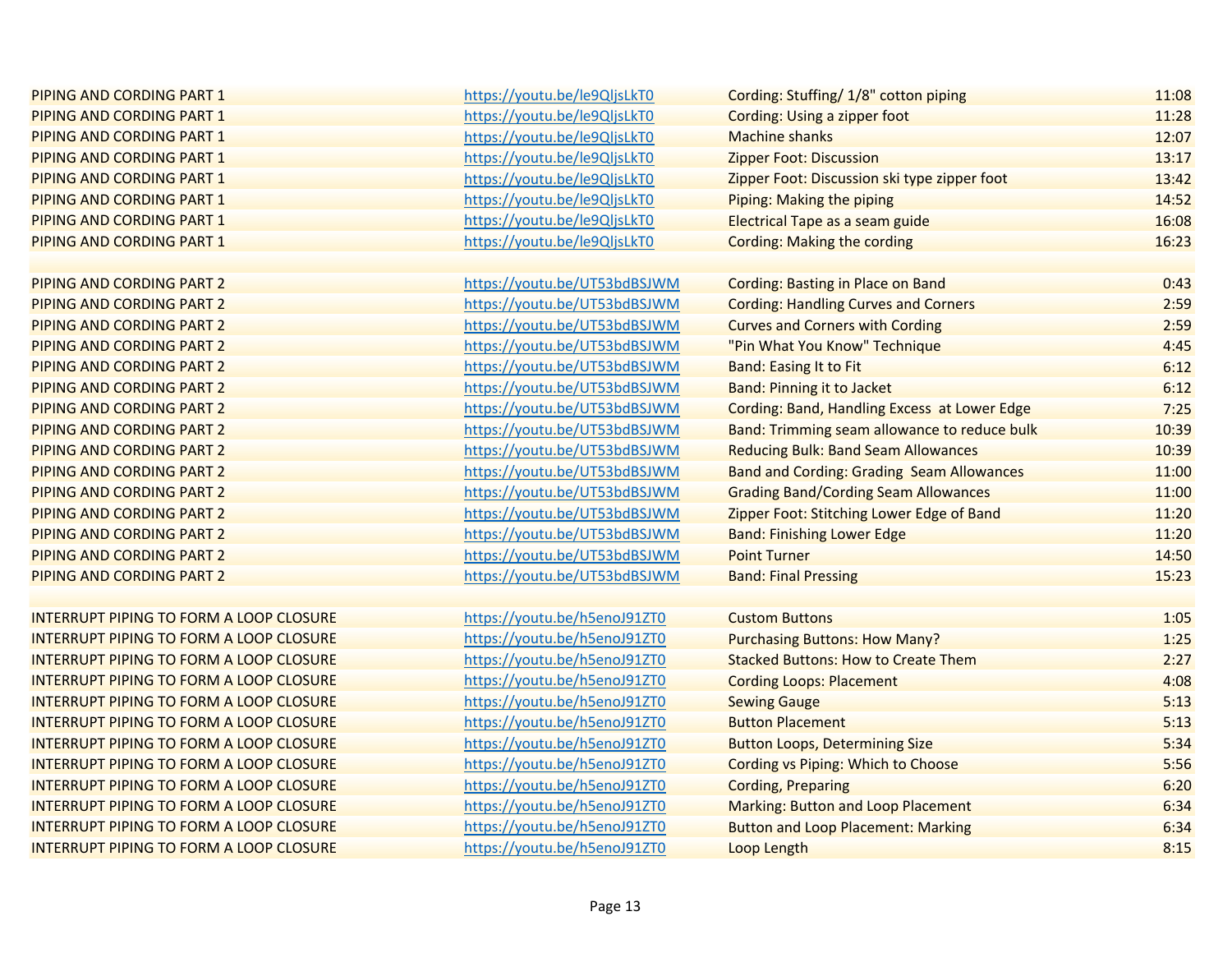| INTERRUPT PIPING TO FORM A LOOP CLOSURE        | https://youtu.be/h5enoJ91ZT0 | Loop Closures: Pinning the Cording in Place            | 8:38  |
|------------------------------------------------|------------------------------|--------------------------------------------------------|-------|
| INTERRUPT PIPING TO FORM A LOOP CLOSURE        | https://youtu.be/h5enoJ91ZT0 | Loop Closures: Removing Stuffing in Loop Area          | 10:04 |
| INTERRUPT PIPING TO FORM A LOOP CLOSURE        | https://youtu.be/h5enoJ91ZT0 | Loop Closures: On Perimeter of Garment                 | 12:21 |
| <b>INTERRUPT PIPING TO FORM A LOOP CLOSURE</b> | https://youtu.be/h5enoJ91ZT0 | Loop Closures: Kumihimo Braid                          | 12:40 |
| INTERRUPT PIPING TO FORM A LOOP CLOSURE        | https://youtu.be/h5enoJ91ZT0 | <b>Kumihimo Braid</b>                                  | 12:40 |
| INTERRUPT PIPING TO FORM A LOOP CLOSURE        | https://youtu.be/h5enoJ91ZT0 | <b>Buttons: Sewing Them On</b>                         | 13:03 |
| INTERRUPT PIPING TO FORM A LOOP CLOSURE        | https://youtu.be/h5enoJ91ZT0 | <b>Buttons: Creating a Thread Shank</b>                | 13:17 |
| INTERRUPT PIPING TO FORM A LOOP CLOSURE        | https://youtu.be/h5enoJ91ZT0 | <b>Thread Shank</b>                                    | 13:17 |
| INTERRUPT PIPING TO FORM A LOOP CLOSURE        | https://youtu.be/h5enoJ91ZT0 | <b>Button Thread: What to Use</b>                      | 13:30 |
| <b>INTERRUPT PIPING TO FORM A LOOP CLOSURE</b> | https://youtu.be/h5enoJ91ZT0 | <b>Beeswax</b>                                         | 14:14 |
|                                                |                              |                                                        |       |
| <b>LININGS PART 1: ASSEMBLY</b>                | https://youtu.be/oEHfRc39G7Q | <b>Lining: Choosing Fabric</b>                         | 1:46  |
| <b>LININGS PART 1: ASSEMBLY</b>                | https://youtu.be/oEHfRc39G7Q | <b>Fabric: Lining Choices</b>                          | 1:46  |
| <b>LININGS PART 1: ASSEMBLY</b>                | https://youtu.be/oEHfRc39G7Q | <b>Acetate Linings</b>                                 | 4:07  |
| <b>LININGS PART 1: ASSEMBLY</b>                | https://youtu.be/oEHfRc39G7Q | <b>Pre-shrinking Lining Fabric</b>                     | 4:35  |
| <b>LININGS PART 1: ASSEMBLY</b>                | https://youtu.be/oEHfRc39G7Q | Lining: Cutting the Pieces                             | 5:42  |
| <b>LININGS PART 1: ASSEMBLY</b>                | https://youtu.be/oEHfRc39G7Q | <b>Center Back Pleat, Adding</b>                       | 6:40  |
| <b>LININGS PART 1: ASSEMBLY</b>                | https://youtu.be/oEHfRc39G7Q | <b>Marking the Lining</b>                              | 7:25  |
| <b>LININGS PART 1: ASSEMBLY</b>                | https://youtu.be/oEHfRc39G7Q | Staystitching                                          | 7:45  |
| <b>LININGS PART 1: ASSEMBLY</b>                | https://youtu.be/oEHfRc39G7Q | <b>Center Back Pleat, Stitching</b>                    | 8:12  |
| <b>LININGS PART 1: ASSEMBLY</b>                | https://youtu.be/oEHfRc39G7Q | <b>Center Back Pleat, Pressing</b>                     | 9:05  |
| <b>LININGS PART 1: ASSEMBLY</b>                | https://youtu.be/oEHfRc39G7Q | Darts, Lining: Stitching and Pressing                  | 9:28  |
| <b>LININGS PART 1: ASSEMBLY</b>                | https://youtu.be/oEHfRc39G7Q | Lining, Assembling Front and Back                      | 9:46  |
| <b>LININGS PART 1: ASSEMBLY</b>                | https://youtu.be/oEHfRc39G7Q | <b>French Seams</b>                                    | 10:34 |
| <b>LININGS PART 1: ASSEMBLY</b>                | https://youtu.be/oEHfRc39G7Q | Lining, Hemming                                        | 13:35 |
| <b>LININGS PART 1: ASSEMBLY</b>                | https://youtu.be/oEHfRc39G7Q | <b>Sleeve Linings: Cutting, Marking and Assembling</b> | 5:45  |
|                                                |                              |                                                        |       |
| <b>LININGS PART 2: INSTALLATION</b>            | https://youtu.be/OSsKCo3l fs | 200 Jacket                                             | 0:40  |
| <b>LININGS PART 2: INSTALLATION</b>            | https://youtu.be/OSsKCo3l fs | Lining Fabric: Silk Kimono                             | 0:55  |
| <b>LININGS PART 2: INSTALLATION</b>            | https://youtu.be/OSsKCo3l fs | Sleeve Lining: Setting in by Hand or Machine?          | 1:54  |
| <b>LININGS PART 2: INSTALLATION</b>            | https://youtu.be/OSsKCo3l_fs | <b>Whip Stitch</b>                                     | 2:24  |
| <b>LININGS PART 2: INSTALLATION</b>            | https://youtu.be/OSsKCo3l fs | Armscye: Finishing the Jacket Seam Allowance           | 3:00  |
| LININGS PART 2: INSTALLATION                   | https://youtu.be/OSsKCo3l fs | Raveling                                               |       |
| <b>LININGS PART 2: INSTALLATION</b>            | https://youtu.be/OSsKCo3l fs | Armscye: Handling the Lining Seam Allowance            | 4:09  |
| <b>LININGS PART 2: INSTALLATION</b>            | https://youtu.be/OSsKCo3l fs | Mounting Under the Arm                                 | 4:55  |
| <b>LININGS PART 2: INSTALLATION</b>            | https://youtu.be/OSsKCo3l fs | Armscye: Attaching Lining to Jacket                    | 5:02  |
| <b>LININGS PART 2: INSTALLATION</b>            | https://youtu.be/OSsKCo3l_fs | <b>Stitching Lining to Jacket: Armscye Seam</b>        | 6:16  |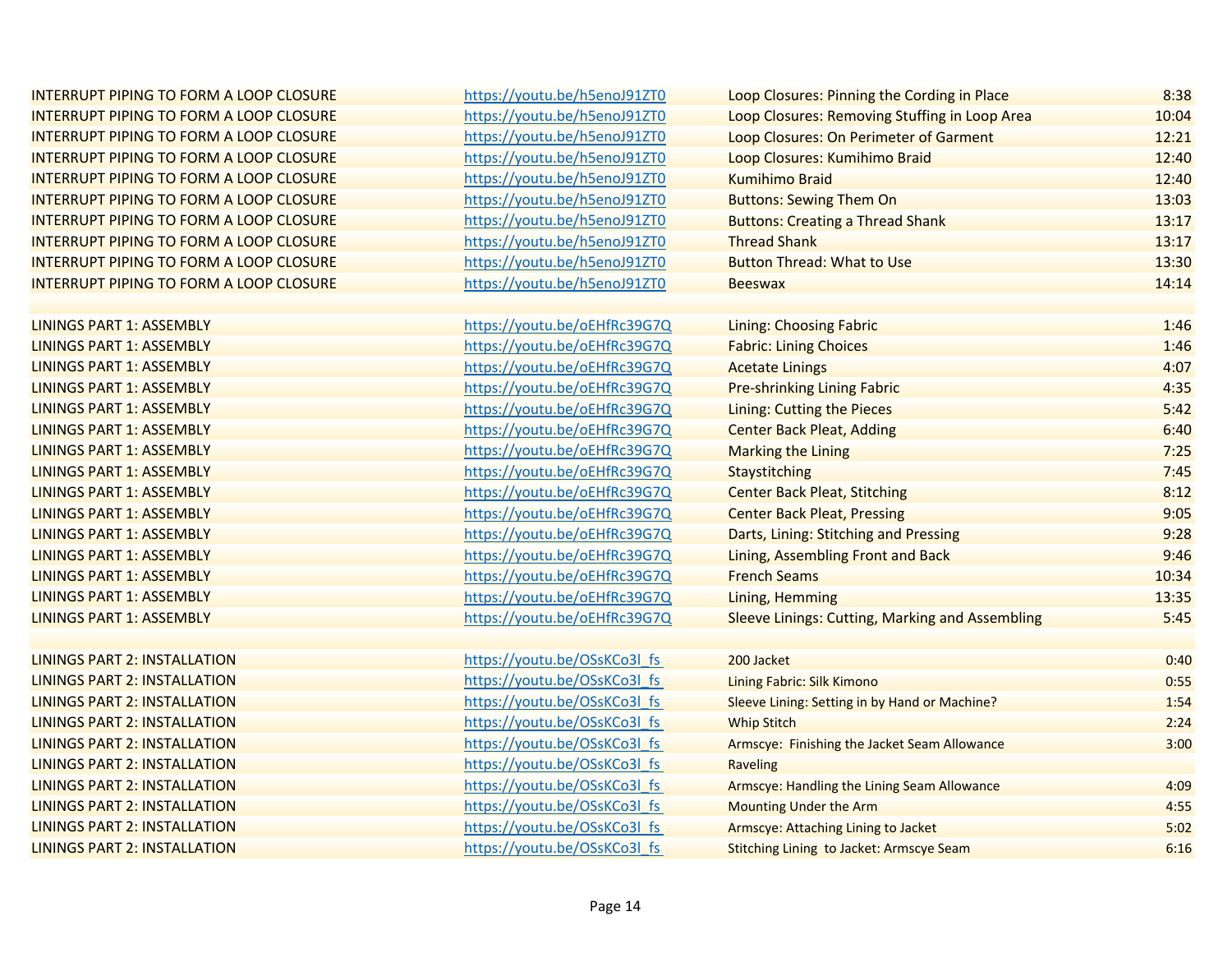| LININGS PART 2: INSTALLATION         | https://youtu.be/OSsKCo3l fs | Sleeve Lining: Setting-In by Machine                 | 6:45  |
|--------------------------------------|------------------------------|------------------------------------------------------|-------|
| LININGS PART 2: INSTALLATION         | https://youtu.be/OSsKCo3l fs | Attaching Lining Body to Jacket                      | 7:38  |
| <b>LININGS PART 2: INSTALLATION</b>  | https://youtu.be/OSsKCo3l fs | <b>Tailor's Tacks</b>                                | 7:41  |
| LININGS PART 2: INSTALLATION         | https://youtu.be/OSsKCo3l fs | Jacket 200: Attaching Lining to Front Band or Facing | 8:17  |
| LININGS PART 2: INSTALLATION         | https://youtu.be/OSsKCo3l fs | Slipstitch                                           | 11:20 |
| <b>LININGS PART 2: INSTALLATION</b>  | https://youtu.be/OSsKCo3l fs | <b>Fell Stitch</b>                                   | 11:20 |
| <b>LININGS PART 2: INSTALLATION</b>  | https://youtu.be/OSsKCo3l fs | <b>Attaching Lining to Front Band or Facing</b>      | 11:50 |
| <b>LININGS PART 2: INSTALLATION</b>  | https://youtu.be/OSsKCo3l fs | Sleeve Lining: Attaching Hem to Jacket               | 13:20 |
| LININGS PART 2: INSTALLATION         | https://youtu.be/OSsKCo3l fs | <b>Sleeve Lining: How to Prevent Twisting</b>        | 13:50 |
| LININGS PART 2: INSTALLATION         | https://youtu.be/OSsKCo3l fs | <b>Sleeve Hem Allowance: Finishing Options</b>       | 14:55 |
| <b>LININGS PART 2: INSTALLATION</b>  | https://youtu.be/OSsKCo3l fs | Fell Stitch: Attaching Sleeve Lining                 | 15:16 |
| <b>LININGS PART 2: INSTALLATION</b>  | https://youtu.be/OSsKCo3l_fs | Sleeve Lining: Hand basting Armhole Seam             | 17:01 |
| LININGS PART 2: INSTALLATION         | https://youtu.be/OSsKCo3l fs | Whip Stitch: Attaching Sleeve Lining at Armhole      | 19:00 |
|                                      |                              |                                                      |       |
| MONDAY MINI; LINING PART 2: ADDENDUM | https://youtu.be/NYwQT4aALVs | Jacket Lining: Determining Hem Allowance             | 0:41  |
| MONDAY MINI; LINING PART 2: ADDENDUM | https://youtu.be/NYwQT4aALVs | <b>Sleeve Lining: Release Pleat</b>                  | 1:38  |
| MONDAY MINI; LINING PART 2: ADDENDUM | https://youtu.be/NYwQT4aALVs | Sleeve Lining: Attaching to Jacket Hem Allowance     | 2:20  |
| MONDAY MINI; LINING PART 2: ADDENDUM | https://youtu.be/NYwQT4aALVs | <b>Sleeve Lining: Determining Length</b>             | 2:40  |
| MONDAY MINI; LINING PART 2: ADDENDUM | https://youtu.be/NYwQT4aALVs | <b>Sleeve Lining: Creating Hem Allowance</b>         | 3:12  |
| MONDAY MINI; LINING PART 2: ADDENDUM | https://youtu.be/NYwQT4aALVs | <b>Release Pleat: Pressing</b>                       | 3:50  |
|                                      |                              |                                                      |       |
| <b>BOUND BUTTONHOLES PART 1</b>      | https://youtu.be/Lx3aeuFSuCE | <b>Bound Buttonhole Examples</b>                     | 2:40  |
| <b>BOUND BUTTONHOLES PART 1</b>      | https://youtu.be/Lx3aeuFSuCE | <b>Bound Buttonhole: Determining Length</b>          | 4:21  |
| <b>BOUND BUTTONHOLES PART 1</b>      | https://youtu.be/Lx3aeuFSuCE | <b>Bound Buttonholes: Determining Placement</b>      | 5:00  |
| <b>BOUND BUTTONHOLES PART 1</b>      | https://youtu.be/Lx3aeuFSuCE | <b>Bound Buttonholes: Marking</b>                    | 6:15  |
| <b>BOUND BUTTONHOLES PART 1</b>      | https://youtu.be/Lx3aeuFSuCE | <b>Bound Buttonholes: Marking Along Warp</b>         | 6:15  |
| <b>BOUND BUTTONHOLES PART 1</b>      | https://youtu.be/Lx3aeuFSuCE | <b>Bound Buttonholes: Marking Along Weft</b>         | 6:15  |
| <b>BOUND BUTTONHOLES PART 1</b>      | https://youtu.be/Lx3aeuFSuCE | <b>Stop Lines: Marking</b>                           | 7:45  |
| <b>BOUND BUTTONHOLES PART 1</b>      | https://youtu.be/Lx3aeuFSuCE | <b>Bound Buttonhole Strip: Length</b>                | 8:32  |
| <b>BOUND BUTTONHOLES PART 1</b>      | https://youtu.be/Lx3aeuFSuCE | <b>Bound Buttonhole Strip: Width</b>                 | 9:20  |
| <b>BOUND BUTTONHOLES PART 1</b>      | https://youtu.be/Lx3aeuFSuCE | <b>Bound Buttonhole Strip: Marking</b>               | 9:25  |
| <b>BOUND BUTTONHOLES PART 1</b>      | https://youtu.be/Lx3aeuFSuCE | <b>Bound Buttonhole Strip: Cutting into Sections</b> | 11:10 |
| <b>BOUND BUTTONHOLES PART 1</b>      | https://youtu.be/Lx3aeuFSuCE | Bound Buttonhole Strip: Basting in Place             | 11:14 |
| <b>BOUND BUTTONHOLES PART 1</b>      | https://youtu.be/Lx3aeuFSuCE | Bound Buttonhole Strip: Stitching to Jacket          | 11:50 |
| <b>BOUND BUTTONHOLES PART 1</b>      | https://youtu.be/Lx3aeuFSuCE | <b>Stop Lines: Transferring to Strip</b>             | 12:40 |
| <b>BOUND BUTTONHOLES PART 1</b>      | https://youtu.be/Lx3aeuFSuCE | <b>Stop Lines: Securing Stitching</b>                | 15:02 |
| <b>BOUND BUTTONHOLES PART 1</b>      | https://youtu.be/Lx3aeuFSuCE | <b>Bound Buttonhole Opening: Cutting</b>             | 16:40 |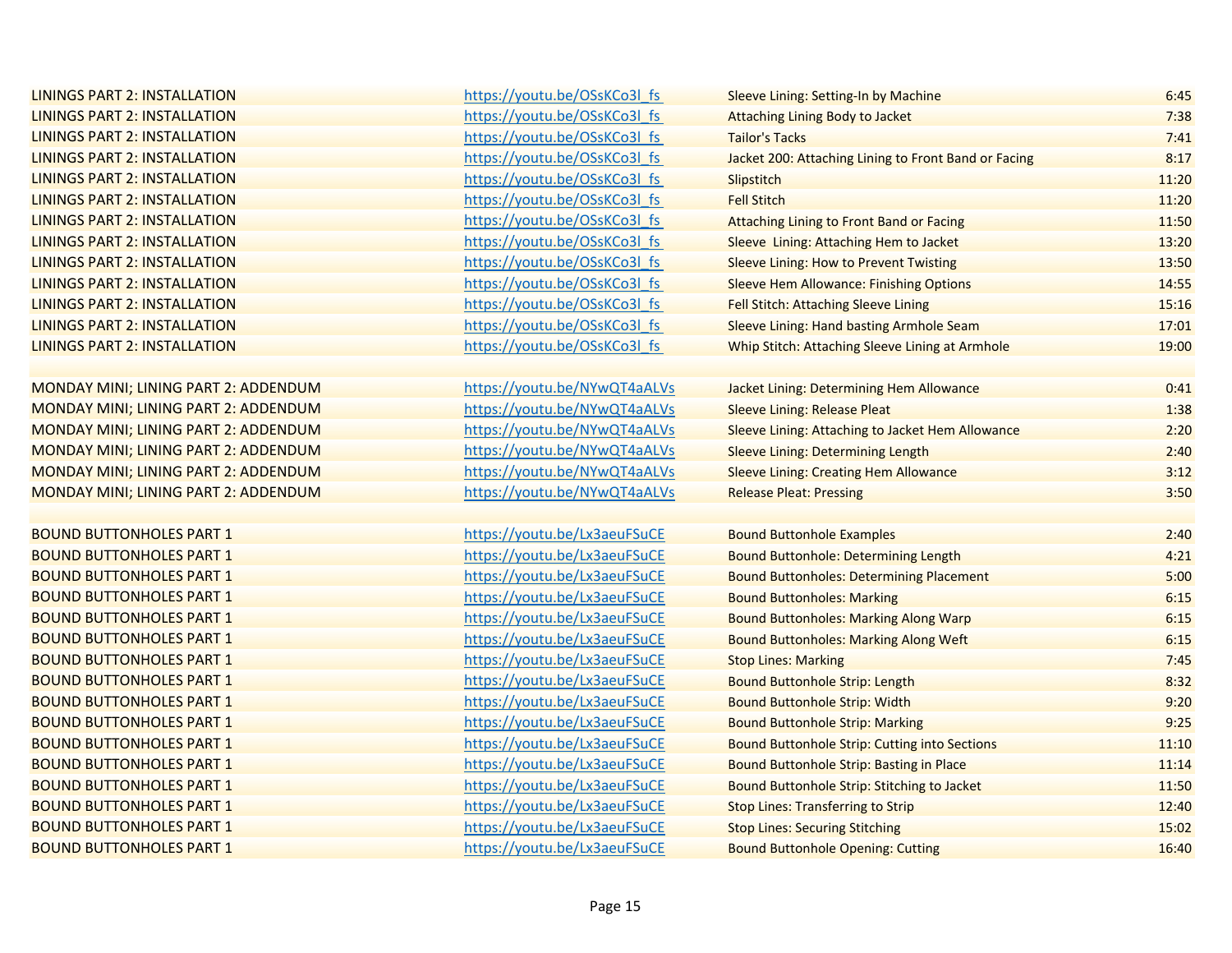| <b>BOUND BUTTONHOLES PART 1</b>                       | https://youtu.be/Lx3aeuFSuCE | <b>Tissue Paper</b>                                        | 19:03 |
|-------------------------------------------------------|------------------------------|------------------------------------------------------------|-------|
| <b>BOUND BUTTONHOLES PART 1</b>                       | https://youtu.be/Lx3aeuFSuCE | <b>Bound Buttonhole Opening: Securing Triangles</b>        | 19:47 |
|                                                       |                              |                                                            |       |
| <b>BOUND BUTTONHOLES PT 2: FACING THE BUTTONHOLES</b> | https://youtu.be/RfKvLHch1ds | <b>Under Collar Band: Attaching to Jacket</b>              | 0:40  |
| <b>BOUND BUTTONHOLES PT 2: FACING THE BUTTONHOLES</b> | https://youtu.be/RfKvLHch1ds | <b>Upper Collar Facing: Attaching to Jacket</b>            | 1:56  |
| <b>BOUND BUTTONHOLES PT 2: FACING THE BUTTONHOLES</b> | https://youtu.be/RfKvLHch1ds | <b>Under Collar and Upper Collar: Definitions</b>          | 3:00  |
| <b>BOUND BUTTONHOLES PT 2: FACING THE BUTTONHOLES</b> | https://youtu.be/RfKvLHch1ds | <b>Buttonhole Windows</b>                                  | 5:10  |
| <b>BOUND BUTTONHOLES PT 2: FACING THE BUTTONHOLES</b> | https://youtu.be/RfKvLHch1ds | <b>Sewing Clips</b>                                        | 5:46  |
| <b>BOUND BUTTONHOLES PT 2: FACING THE BUTTONHOLES</b> | https://youtu.be/RfKvLHch1ds | <b>Buttonhole Windows: Transferring Placement Lines</b>    | 6:05  |
| <b>BOUND BUTTONHOLES PT 2: FACING THE BUTTONHOLES</b> | https://youtu.be/RfKvLHch1ds | <b>Buttonhole Windows: Marking the Facing</b>              | 6:27  |
| <b>BOUND BUTTONHOLES PT 2: FACING THE BUTTONHOLES</b> | https://youtu.be/RfKvLHch1ds | <b>Shape Flex for Buttonhole Windows</b>                   | 7:00  |
| <b>BOUND BUTTONHOLES PT 2: FACING THE BUTTONHOLES</b> | https://youtu.be/RfKvLHch1ds | <b>Buttonhole Windows: Patch Size</b>                      | 7:25  |
| <b>BOUND BUTTONHOLES PT 2: FACING THE BUTTONHOLES</b> | https://youtu.be/RfKvLHch1ds | <b>Buttonhole Windows: Attaching Patch to Upper Collar</b> | 9:00  |
| <b>BOUND BUTTONHOLES PT 2: FACING THE BUTTONHOLES</b> | https://youtu.be/RfKvLHch1ds | <b>Buttonhole Windows: Cutting Patch Open</b>              | 10:20 |
| <b>BOUND BUTTONHOLES PT 2: FACING THE BUTTONHOLES</b> | https://youtu.be/RfKvLHch1ds | <b>Buttonhole Windows: Fusing Patch</b>                    | 11:15 |
| <b>BOUND BUTTONHOLES PT 2: FACING THE BUTTONHOLES</b> | https://youtu.be/RfKvLHch1ds | <b>Upper Collar Facing: Attaching to Under Collar Band</b> | 12:04 |
| <b>BOUND BUTTONHOLES PT 2: FACING THE BUTTONHOLES</b> | https://youtu.be/RfKvLHch1ds | <b>Corners: Pivot Stitching</b>                            | 14:30 |
| <b>BOUND BUTTONHOLES PT 2: FACING THE BUTTONHOLES</b> | https://youtu.be/RfKvLHch1ds | <b>Grading: Under Collar and Upper Collar Seam</b>         | 16:30 |
| <b>BOUND BUTTONHOLES PT 2: FACING THE BUTTONHOLES</b> | https://youtu.be/RfKvLHch1ds | <b>Point Turner</b>                                        | 17:16 |
| <b>BOUND BUTTONHOLES PT 2: FACING THE BUTTONHOLES</b> | https://youtu.be/RfKvLHch1ds | <b>Under Collar: Understitching</b>                        | 17:38 |
|                                                       |                              |                                                            |       |
| LINING PART 3: WHEN BUTTONHOLES ARE IN THE WAY        | https://youtu.be/jx3qO1Zfqwk | 200 Jacket                                                 | 2:00  |
| LINING PART 3: WHEN BUTTONHOLES ARE IN THE WAY        | https://youtu.be/jx3q01Zfqwk | Leather Upper Collar                                       | 5:13  |
| LINING PART 3: WHEN BUTTONHOLES ARE IN THE WAY        | https://youtu.be/jx3qO1Zfqwk | Lining: Attaching to Upper Collar Facing                   | 6:32  |
| LINING PART 3: WHEN BUTTONHOLES ARE IN THE WAY        | https://youtu.be/jx3qO1Zfqwk | <b>Setting in Lining Sleeve</b>                            | 7:00  |
| LINING PART 3: WHEN BUTTONHOLES ARE IN THE WAY        | https://youtu.be/jx3q01Zfqwk | Attaching Lining to Collar Facing: Outer Perimeter         | 7:25  |
| LINING PART 3: WHEN BUTTONHOLES ARE IN THE WAY        | https://youtu.be/jx3q01Zfqwk | <b>Sewing Clips</b>                                        | 7:59  |
| LINING PART 3: WHEN BUTTONHOLES ARE IN THE WAY        | https://youtu.be/jx3q01Zfqwk | <b>Upper Collar/Facing: Finishing Cutting Line</b>         | 8:38  |
| LINING PART 3: WHEN BUTTONHOLES ARE IN THE WAY        | https://youtu.be/jx3q01Zfqwk | <b>Upper Collar/Facing: Hong Kong Finish</b>               | 8:38  |
| LINING PART 3: WHEN BUTTONHOLES ARE IN THE WAY        | https://youtu.be/jx3q01Zfqwk | Mounting Upper Collar Facing to Jacket Body                | 9:54  |
| LINING PART 3: WHEN BUTTONHOLES ARE IN THE WAY        | https://youtu.be/jx3qO1Zfqwk | Facing: Attaching Lower Edge to Hem Allowance              | 11:10 |
| LINING PART 3: WHEN BUTTONHOLES ARE IN THE WAY        | https://youtu.be/jx3q01Zfqwk | <b>Lining Underarm: Anchoring Seams</b>                    | 12:20 |
| LINING PART 3: WHEN BUTTONHOLES ARE IN THE WAY        | https://youtu.be/jx3qO1Zfqwk | <b>Sleeve Lining: Hem</b>                                  | 15:05 |
|                                                       |                              |                                                            |       |
|                                                       |                              |                                                            |       |
| <b>GUILT-FREE BUTTONHOLES: JUST MAKE A PLACKET</b>    | https://youtu.be/TALy2mHD9q0 | 700 and 1700 Tunic                                         | 0:39  |
| <b>GUILT-FREE BUTTONHOLES: JUST MAKE A PLACKET</b>    | https://youtu.be/TALy2mHD9q0 | <b>Buttonhole Placket: Drafting Pattern</b>                | 1:32  |
|                                                       |                              |                                                            |       |